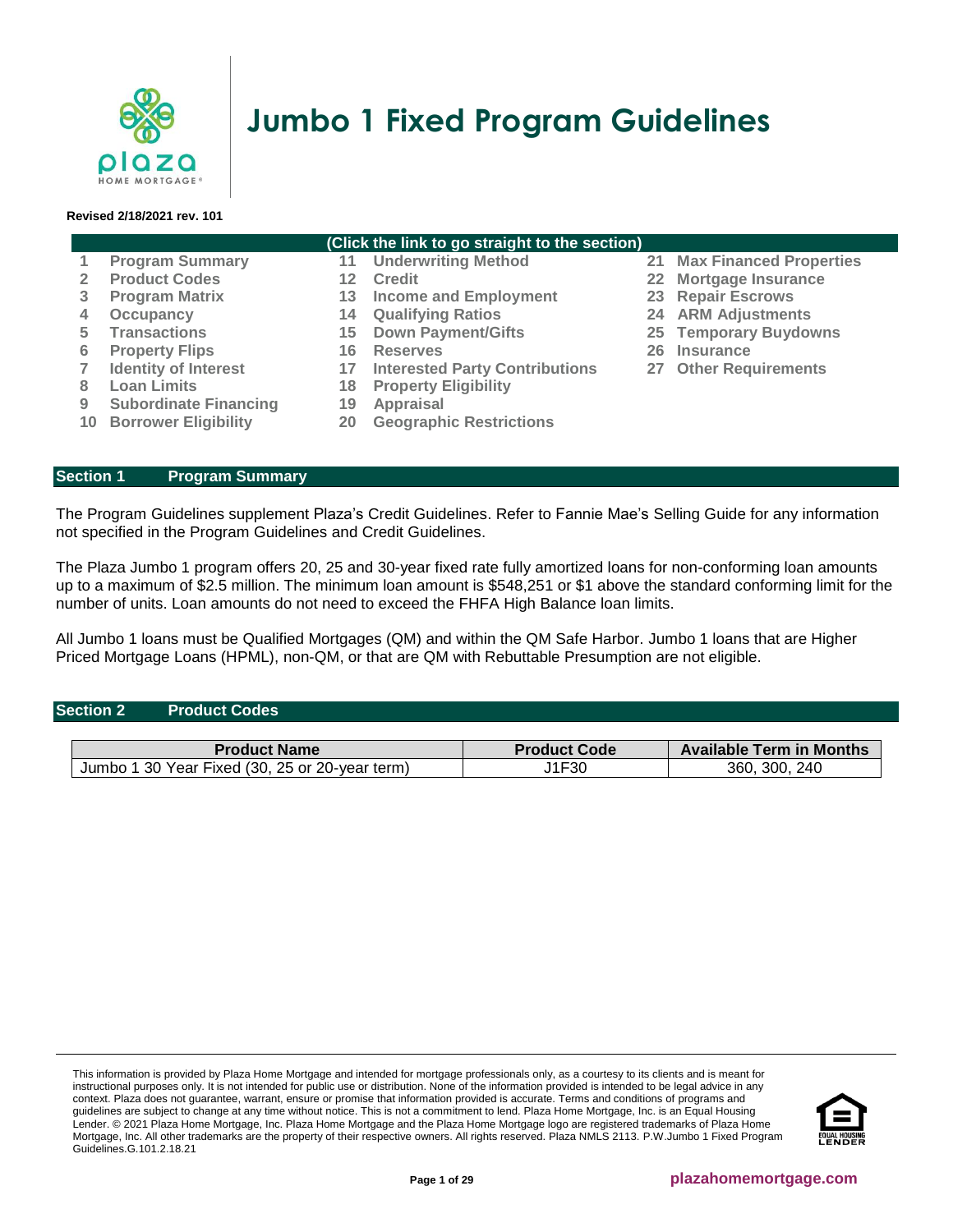<span id="page-1-0"></span>

| <b>JUMBO1</b>        |                          |                         |                                         |                          |                     |  |
|----------------------|--------------------------|-------------------------|-----------------------------------------|--------------------------|---------------------|--|
|                      | <b>Primary Residence</b> |                         |                                         |                          |                     |  |
|                      |                          |                         | <b>Purchase and Rate/Term Refinance</b> |                          |                     |  |
| <b>Property Type</b> | LTV <sup>1</sup>         | CLTV/HCLTV <sup>1</sup> | Credit Score <sup>2</sup>               | Loan Amount <sup>2</sup> | Max DT <sup>1</sup> |  |
|                      | 85%3                     | N/A <sup>3</sup>        | 720                                     | \$1,500,000              | 36%                 |  |
| 1-Unit               | 80%                      | 80%                     | 700                                     | \$1,500,000              | 43%                 |  |
| <b>PUD</b><br>Condo  | 75%                      | 75%                     | 720                                     | \$2,000,000              | 43%                 |  |
| $Co$ -op             | 70%                      | 70%                     | 720                                     | \$2,500,000              | 43%                 |  |
|                      | 60%                      | 60%                     | 680                                     | \$1,000,000              | 43%                 |  |
|                      | 65%                      | 65%                     | 700                                     | \$1,000,000              | 43%                 |  |
| 2 Units              | 60%                      | 60%                     | 720                                     | \$1,500,000              | 43%                 |  |

<sup>1.</sup> Self-employment income: When any self-employed income is required for qualification purposes the following limitations apply. If self-employment income exists but is not needed for qualifying purposes then these limitations do not apply.

• Maximum LTV/CLTV/HCLTV the lesser of 70% or the maximum per program matrix.

• Rate/Term refinance maximum 35% DTI.

<sup>2.</sup> First time homebuyers: Maximum loan amount  $$1,500,000$ . Loan amounts >  $$1,000,000 <$  <=  $$1,500,000$ :

- 720 FICO
- Gift funds not allowed

 $3.$  LTV  $> 80\%$  additional requirements:

- Gift funds not allowed
- Subordinate financing not allowed
- Escrow/impound accounts required unless prohibited by applicable laws

| <b>Primary Residence</b><br>Cash-Out Refinance <sup>1</sup> |            |                   |                               |                    |                     |                |
|-------------------------------------------------------------|------------|-------------------|-------------------------------|--------------------|---------------------|----------------|
| <b>Property Type</b>                                        | <b>LTV</b> | <b>CLTV/HCLTV</b> | <b>Credit</b><br><b>Score</b> | <b>Loan Amount</b> | <b>Max Cash-Out</b> | <b>Max DTI</b> |
| 1-Unit                                                      | 75%        | 75%               | 700                           | \$1,000,000        | \$500,000           | 43%            |
| <b>PUD</b>                                                  | 70%        | 70%               | 720                           | \$1,500,000        | \$500,000           | 43%            |
| Condo                                                       | 60%        | 60%               | 720                           | \$2,000,000        | \$500,000           | 43%            |
| $Co$ -op                                                    | 50%        | 50%               | 720                           | \$2,500,000        | \$750,000           | 43%            |
| 2 Units<br>$\sim$ $\sim$                                    | 60%        | 60%<br>.          | 700<br>$\cdots$               | \$1,000,000        | \$500,000           | 43%            |

Self-employment income is not an eligible source of qualifying income on cash-out transactions.

| <b>Second Home</b><br><b>Purchase and Rate/Term Refinance</b> |                  |                    |                     |                    |                     |
|---------------------------------------------------------------|------------------|--------------------|---------------------|--------------------|---------------------|
| <b>Property Type</b>                                          | LTV <sup>1</sup> | <b>CLTV/HCLTV1</b> | <b>Credit Score</b> | <b>Loan Amount</b> | Max DT <sup>1</sup> |
|                                                               | 80% <sup>2</sup> | 80% <sup>2</sup>   | 720                 | \$1,000,000        | 43%                 |
| 1-Unit<br><b>PUD</b>                                          | 75%              | 75%                | 720                 | \$1,000,000        | 43%                 |
| Condo                                                         | 70%              | 70%                | 720                 | \$1,500,000        | 43%                 |
| Co-op                                                         | 65%              | 65%                | 720                 | \$2,000,000        | 43%                 |
|                                                               | 50%              | 50%                | 720                 | \$2,500,000        | 43%                 |

<sup>1.</sup> Self-employment income: When any self-employed income is required for qualification purposes the following limitations apply. If self-employment income exists but is not needed for qualifying purposes then these limitations do not apply.

• Maximum LTV/CLTV/HCLTV the lesser of 70% or the maximum per program matrix.

• Rate/Term refinance maximum 35% DTI.

<sup>2.</sup> Refinance maximum 75% LTV/CLTV/HCLTV. 80% LTV/CLTV/HCLTV eligible for purchase transactions only.

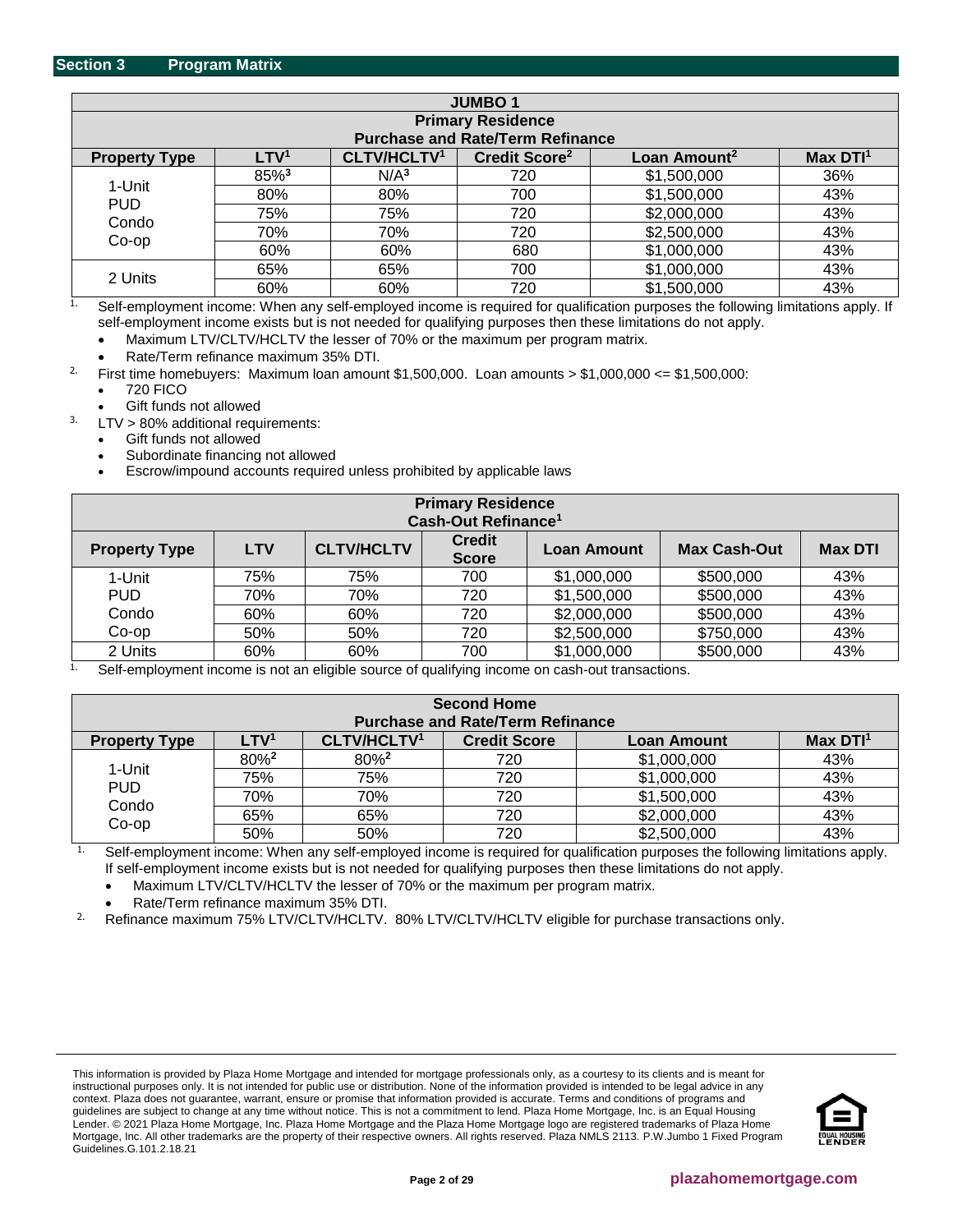| <b>Second Home</b>   |                                 |                   |                     |                    |                     |                |  |
|----------------------|---------------------------------|-------------------|---------------------|--------------------|---------------------|----------------|--|
|                      | Cash-Out Refinance <sup>1</sup> |                   |                     |                    |                     |                |  |
| <b>Property Type</b> | <b>LTV</b>                      | <b>CLTV/HCLTV</b> | <b>Credit Score</b> | <b>Loan Amount</b> | <b>Max Cash-Out</b> | <b>Max DTI</b> |  |
| 1-Unit<br><b>PUD</b> | 60%                             | 60%               | 740                 | \$1,500,000        | \$500,000           | 43%            |  |
| Condo                | 50%                             | 50%               | 740                 | \$2,000,000        | \$750,000           | 43%            |  |
| $\sim$ $\cdot$       |                                 | .                 | $\cdots$            | $\sim$ $\sim$      |                     |                |  |

 $1.$  Self-employment income is not an eligible source of qualifying income on cash-out transactions.

| Investment Property 30-Year <sup>1</sup>   |                  |                         |                                         |                    |                |
|--------------------------------------------|------------------|-------------------------|-----------------------------------------|--------------------|----------------|
|                                            |                  |                         | <b>Purchase and Rate/Term Refinance</b> |                    |                |
| <b>Property Type</b>                       | LTV <sup>2</sup> | CLTV/HCLTV <sup>2</sup> | <b>Credit Score</b>                     | <b>Loan Amount</b> | <b>Max DTI</b> |
| 1-Unit<br><b>PUD</b><br>Condo <sup>2</sup> | 70% <sup>2</sup> | $70\%$ <sup>2</sup>     | 740                                     | \$1,500,000        | 43%            |
| 2-4 Units                                  | 70%              | 70%                     | 740                                     | \$1,500,000        | 43%            |

<sup>1.</sup> Gift funds not allowed. First-Time Homebuyers not eligible. Must be arms-length transaction.

2. Florida Condos are limited to 50% LTV/CLTV/HCLTV.

## <span id="page-2-0"></span>**Section 4 [Occupancy](#page-6-0)**

- Owner-occupied primary residences
- Second homes
- Investment Properties

## <span id="page-2-1"></span>**Section 5 Transactions**

- Purchase
- Rate/Term Refinance
- Cash-Out Refinance

## **Rate/Term Refinance:**

The new loan amount is limited to pay off the current first lien mortgage, any seasoned non-first lien mortgages, closing costs and prepaid items.

- If the first mortgage is a HELOC, evidence it was a purchase money HELOC or it is a seasoned HELOC that has been in place for twelve (12) months and total draws do not exceed \$2,000 in the most recent twelve (12) months.
- A seasoned non-first lien mortgage is a purchase money mortgage or a mortgage that has been in place for twelve (12) months.
- A seasoned equity line is defined as not having draws totaling over \$2,000 in the most recent twelve (12) months. Withdrawal activity must be documented with a transaction history.
- Max cash back at closing is limited to 1% of the new loan amount.
- Properties inherited less than twelve (12) months prior to application date can be considered for a rate/term refinance transaction if the following requirements are met:
	- o Must have clear title or copy of probate evidencing borrower was awarded the property.
	- $\circ$  A copy of the will or probate document must be provided, along with the buy-out agreement signed by all beneficiaries.
	- $\circ$  Borrower retains sole ownership of the property after the pay out of the other beneficiaries.
	- o Cash back to borrower not to exceed 1% of the loan amount.

This information is provided by Plaza Home Mortgage and intended for mortgage professionals only, as a courtesy to its clients and is meant for instructional purposes only. It is not intended for public use or distribution. None of the information provided is intended to be legal advice in any context. Plaza does not guarantee, warrant, ensure or promise that information provided is accurate. Terms and conditions of programs and guidelines are subject to change at any time without notice. This is not a commitment to lend. Plaza Home Mortgage, Inc. is an Equal Housing Lender. © 2021 Plaza Home Mortgage, Inc. Plaza Home Mortgage and the Plaza Home Mortgage logo are registered trademarks of Plaza Home Mortgage, Inc. All other trademarks are the property of their respective owners. All rights reserved. Plaza NMLS 2113. P.W.Jumbo 1 Fixed Program Guidelines.G.101.2.18.21

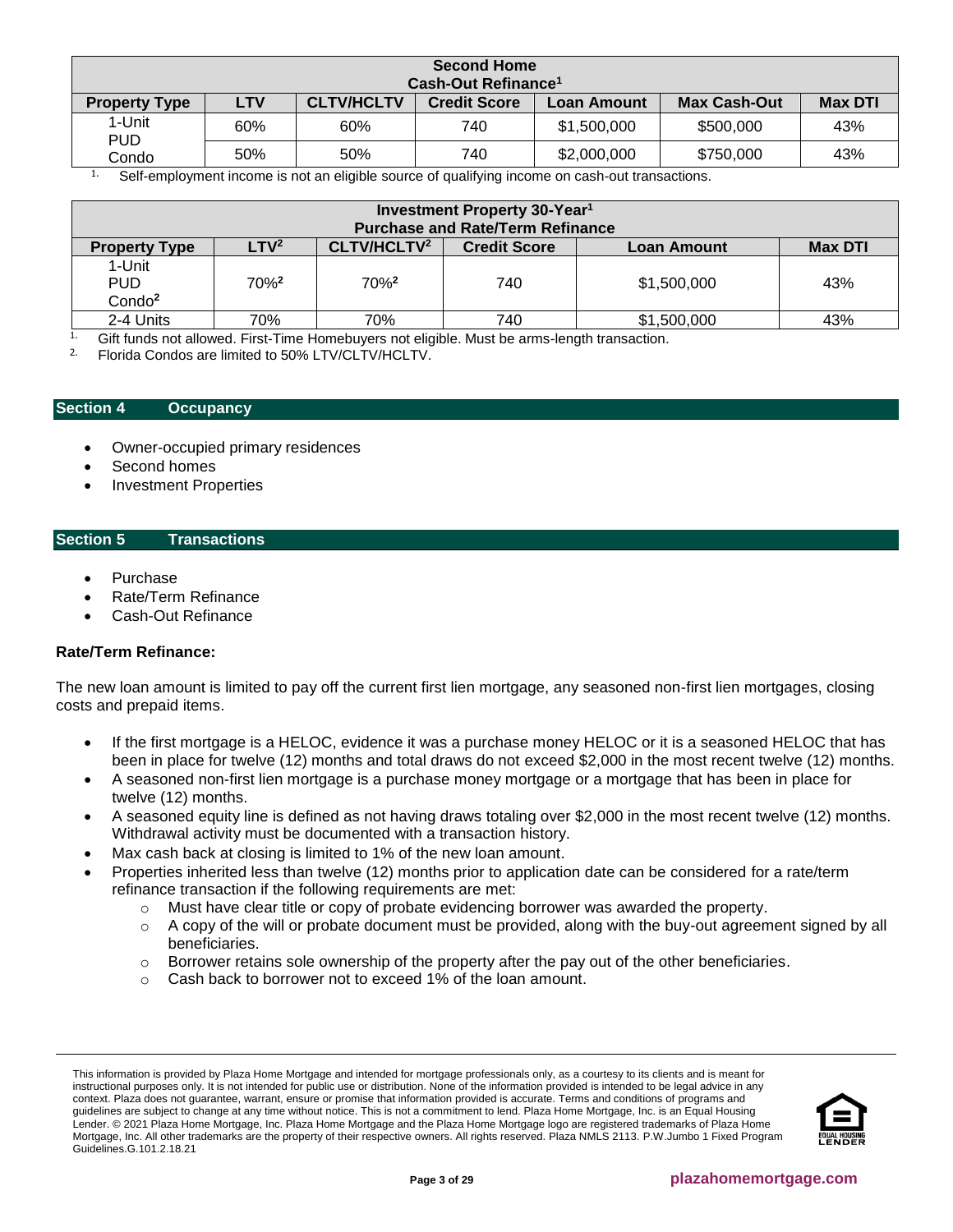## **Cash-Out Refinance:**

Borrower must have owned the property for at least six (6) months. If the property is owned free and clear and six (6) month seasoning is not met, refer to Delayed Purchase Refinancing section below.

- Self-employment income may not be used for qualification.
- Maximum cash-out limitations include the payoff of any unsecured debt, unseasoned liens and any cash in hand.
- Inherited properties may not be refinanced as a cash-out refinance prior to twelve (12) months ownership. See Rate/Term Refinances for requirements.
- Cash-out refinances where the borrower is paying off a loan from a pledged asset/retirement account loan, secured loan, unsecured family loan or replenishing business funds used to purchase the property, the following guidelines apply:
	- o Cash-out limitation is waived if previous transaction was a purchase.
	- $\circ$  Seasoning requirement for cash-out is waived (borrower does not have to have owned for six (6) months prior to subject transaction).
	- $\circ$  Funds used to purchase the subject property must be documented and sourced
	- $\circ$  HUD-1/CD for subject transaction must reflect payoff or pay down of pledged asset/retirement account loan, secured loan, unsecured family loan or business asset account. If cash-out proceeds exceed payoff of loans, excess cash must meet cash-out limitations.
	- o The purchase must have been arm's length.
	- o Investment properties are ineligible.

## **Properties listed for Sale:**

- Properties currently listed for sale (at the time of application or any time thereafter) are not eligible for refinance transactions.
- Properties listed for sale within six (6) months of the application date are acceptable if the following requirements are met:
	- o Rate/Term refinance only
	- o Primary and second homes only
	- o Documentation provided to show cancellation of listing
	- $\circ$  Acceptable letter of explanation from the borrower detailing the rationale for cancelling the listing
- Cash-out refinances are not eligible if the property was listed for sale within twelve (12) months of the application date.

## **LTV/CLTV/HCLTV Calculation for Refinances:**

- If subject property is owned more than twelve (12) months, the LTV/CLTV/HCLTV is based on the current appraised value.
- If subject property is owned less than twelve (12) months, the LTV/CLTV/HCLTV is based on the lesser of the original purchase price plus documented improvements made after the purchase of the property, or the appraised value. Documented improvements must be supported with receipts.
- The twelve (12) month time frame may be based on subject transaction Note date.

## **Continuity of Obligation:**

When at least one (1) borrower on the existing mortgage is also a borrower on the new refinance transaction, continuity of obligation requirements have been met. If continuity of obligation is not met, the following permissible exceptions are allowed for the new refinance to be eligible:

- The borrower has been on title for at least twelve (12) months but is not obligated on the existing mortgage that is being refinanced and the borrower meets the following requirements:
	- $\circ$  Has been making the mortgage payments (including any secondary financing) for the most recent twelve (12) months, or

This information is provided by Plaza Home Mortgage and intended for mortgage professionals only, as a courtesy to its clients and is meant for instructional purposes only. It is not intended for public use or distribution. None of the information provided is intended to be legal advice in any context. Plaza does not guarantee, warrant, ensure or promise that information provided is accurate. Terms and conditions of programs and guidelines are subject to change at any time without notice. This is not a commitment to lend. Plaza Home Mortgage, Inc. is an Equal Housing Lender. © 2021 Plaza Home Mortgage, Inc. Plaza Home Mortgage and the Plaza Home Mortgage logo are registered trademarks of Plaza Home Mortgage, Inc. All other trademarks are the property of their respective owners. All rights reserved. Plaza NMLS 2113. P.W.Jumbo 1 Fixed Program Guidelines.G.101.2.18.21

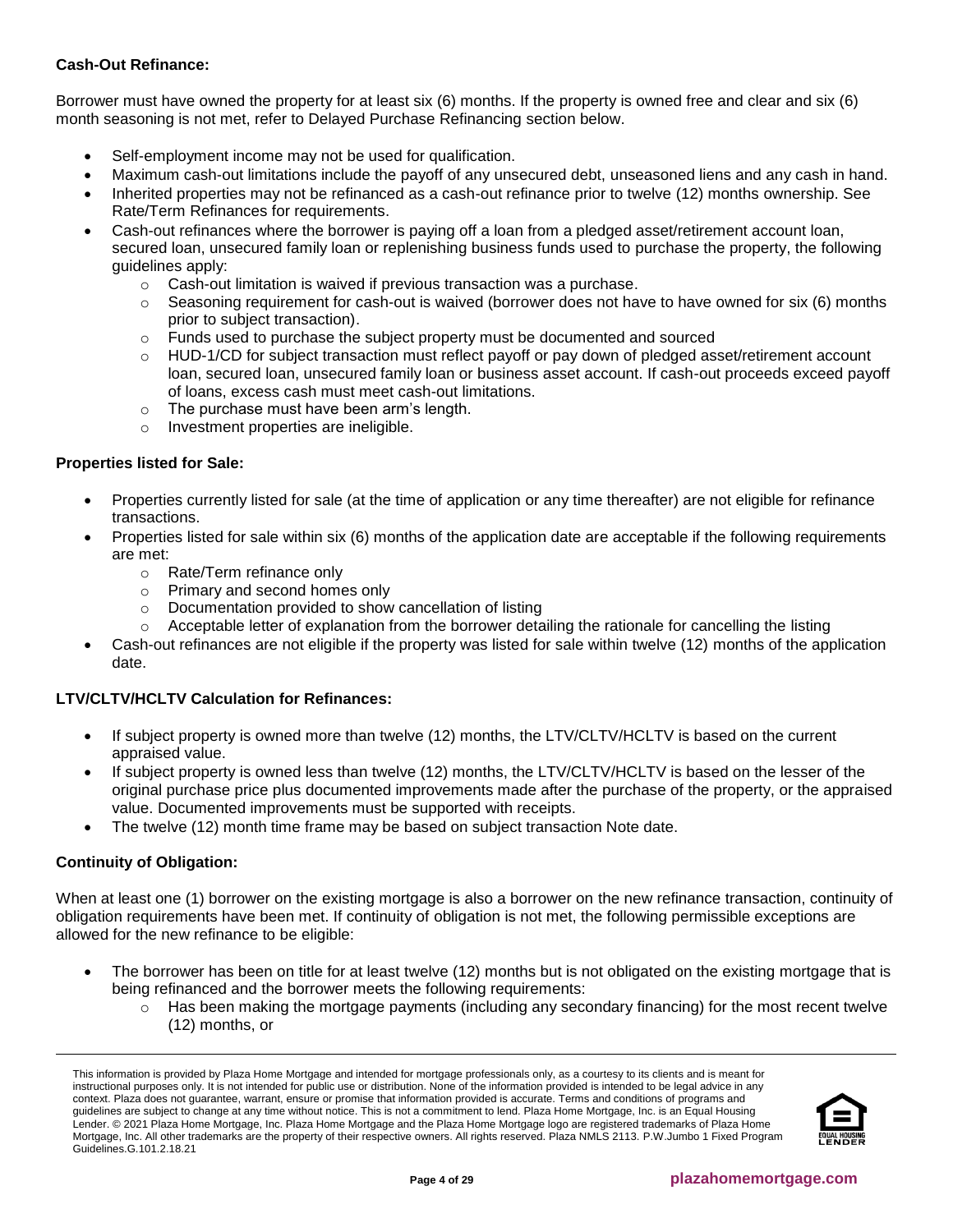- Is related to the borrower on the mortgage being refinanced
- The borrower on the new refinance transaction was added to title twenty-four (24) months or more prior to the disbursement date of the new refinance transaction.
- The borrower on the refinance inherited or was legally awarded the property by a court in the case of divorce, separation or dissolution of a domestic partnership.
- The borrower on the new refinance transaction has been added to title through a transfer from a trust, LLC or partnership. In this case the following requirements apply:
	- $\circ$  Borrower must have been a beneficiary/creator (trust) or 25% or more owner of the LLC or partnership prior to the transfer
	- The transferring entity and/or borrower has had a consecutive ownership (on title) for at least the most recent six (6) months prior to the disbursement of the new loan
- NOTE: Transfer of ownership from a corporation to an individual does not meet the continuity of obligation requirement.

## **Delayed Purchase Refinance:**

Property was purchased by borrower for cash within six (6) months of the loan application.

- HUD-1/CD from purchase reflecting no financing obtained for the purchase of the property.
- Preliminary title reflects the borrower as the owner and no liens.
- Funds used to purchase the property are fully documented and sourced and must be the borrower's own funds (no gift funds or business funds).
- Funds drawn from a HELOC on another property owned by the borrower, funds borrowed against a margin account or funds from a 401(k) loan are acceptable if the following requirements are met:
	- o The borrowed funds are fully documented.
	- The borrowed funds are reflected on the Closing Disclosure (CD) as a payoff on the new refinance transaction.
- LTV/CLTV/HCLTV for Rate/Term refinances must be met. The loan is treated and priced as a rate/term refinance except for primary residence transactions in Texas which must follow TX 50(a)(6) guidelines.
- Investment properties are allowed if borrower is not a builder or in the construction industry and prior transaction was arm's length.

## **Construction to Permanent Financing:**

- The Borrower must hold title to the lot, which may have been previously acquired or purchased as part of the transaction.
- LTV/CLTV/HCLTV is determined based on the length of time the borrower has owned the lot. The time frame is defined as the date the lot was purchased to the Note date of the subject transaction.
	- $\circ$  For lots owned twelve (12) months or more, the appraised value can be used to calculate the LTV/CLTV/HCLTV.
	- $\circ$  For lots owned less than twelve (12) months, the LTV/CLTV/HCLTV is based on the lesser of the current appraised value of the property or the total acquisition costs (documented construction costs plus documented purchase price of lot)

## **Texas Section 50(a)(6) transactions:**

- 1-unit primary residence only
- 30-year fixed rate only
- Regardless if the new loan is a rate/term or cash-out refinance, any loan classified under Texas law as a Texas 50(a)(6), must follow the cash-out eligibility matrix and be locked as a cash-out refinance.
- Refer to Plaza's **[Texas Home Equity Section 50\(a\)\(6\) guidelines](https://resourcecenter.plazahomemortgage.com/phmidocpublisher.nsf/All/398C9C3CD1AEE982072579CF0070FEBB?OpenDocument)** for additional information.

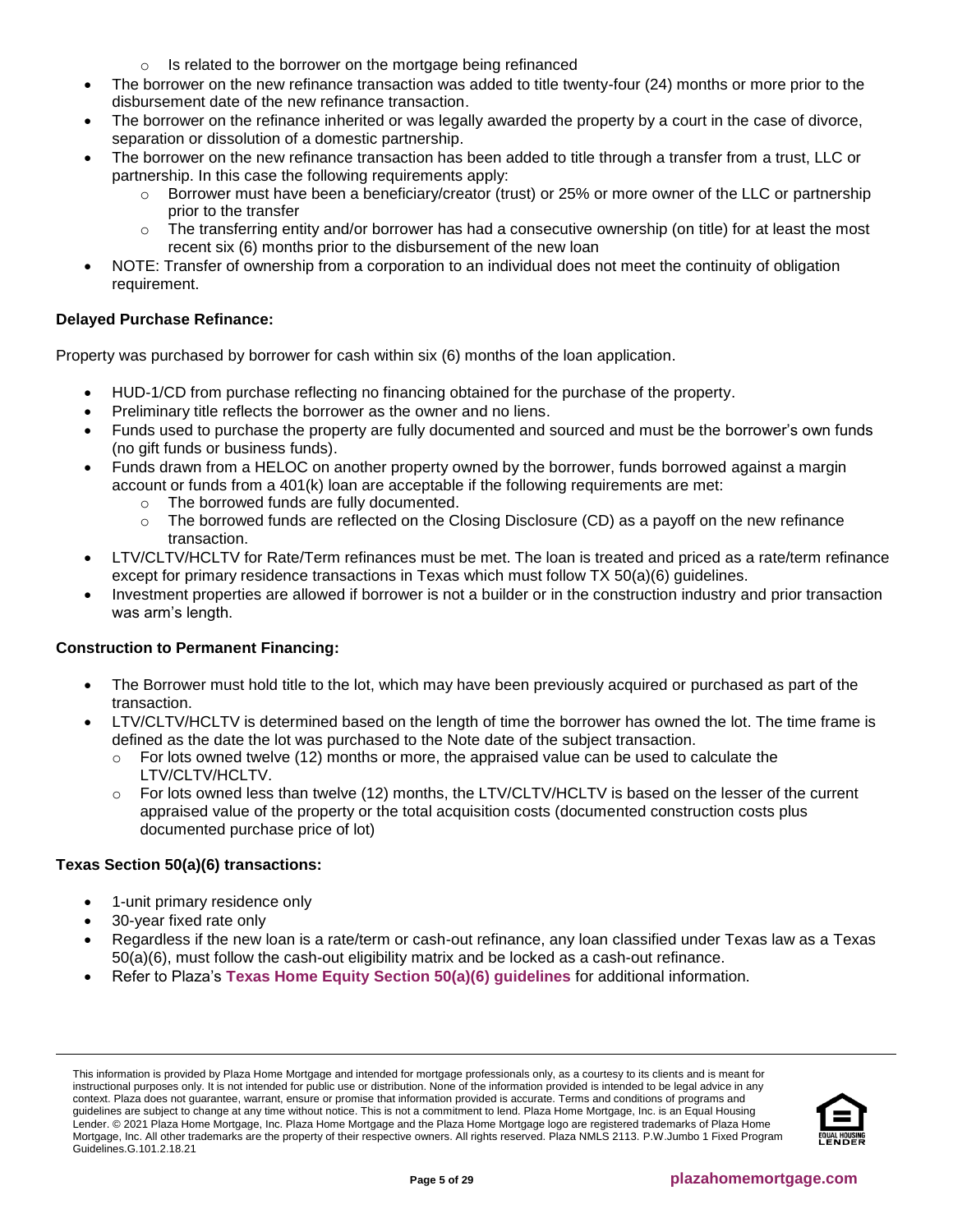## **New York Consolidation, Extension and Modification Agreement (CEMA):**

CEMA transactions are allowed for cash-out refinance and rate/term transactions subject to **[Plaza's NY CEMA](https://resourcecenter.plazahomemortgage.com/phmidocpublisher.nsf/All/9384F0C91F00A1C088257F630077E55B?OpenDocument)  [Underwriting](https://resourcecenter.plazahomemortgage.com/phmidocpublisher.nsf/All/9384F0C91F00A1C088257F630077E55B?OpenDocument)** requirements. Lost Note Affidavits are not acceptable under any circumstance.

#### <span id="page-5-0"></span>**Section 6 Property Flips**

## **Property Flips:**

- Non-Arm's Length or Identity of Interest transactions are not permitted.
- There can be no pattern of previous flipping as evidenced by multiple transfers in the last 12 months.
- No double escrows or assignment of sales contract.
- Seller of record must own the property at the time of the purchase contract.
- For properties purchased by the seller of the property within ninety (90) days of the fully executed purchase contract the following requirements apply:
	- o Second full appraisal is required
	- o Property seller on the purchase contract is the owner of record
	- $\circ$  Increases in value should be documented with commentary from the appraiser and recent paired sale
	- o **NOTE**: The above requirements do not apply if the property seller is a bank that received the property as a result of foreclosure or deed-in lieu

## <span id="page-5-1"></span>**Section 7 Identity of Interest**

A non-arm's length transaction exists whenever there is a personal or business relationship with any parties to the transaction which may include the seller, builder, real estate agent, appraiser, lender, title company or other interested party. The following non-arm's length transactions are eligible:

- Family sales or transfers
- Property seller acting as their own real estate agent
- Relative of the property seller acting as the seller's real estate agent
- Borrower acting as their own real estate agent
- Relative of the borrower acting as the borrower's real estate agent
- Borrower is the employee of the originating lender and the lender has an established employee loan program. Evidence of employee program to be included in loan file.
- Originator is related to the borrower
- Borrower purchasing from their landlord (cancelled checks or bank statements required to verify satisfactory pay history between borrower and landlord)

Gifts from relatives that are interested parties to the transaction are not allowed, unless it is a gift of equity.

Real estate agents may apply their commission towards closing costs and/or prepaids if the amounts are within the interested party contribution limitations.

Investment property transactions must be arm's length.

Other non-arm's length transactions may be acceptable on an exception basis.

This information is provided by Plaza Home Mortgage and intended for mortgage professionals only, as a courtesy to its clients and is meant for instructional purposes only. It is not intended for public use or distribution. None of the information provided is intended to be legal advice in any context. Plaza does not guarantee, warrant, ensure or promise that information provided is accurate. Terms and conditions of programs and guidelines are subject to change at any time without notice. This is not a commitment to lend. Plaza Home Mortgage, Inc. is an Equal Housing Lender. © 2021 Plaza Home Mortgage, Inc. Plaza Home Mortgage and the Plaza Home Mortgage logo are registered trademarks of Plaza Home Mortgage, Inc. All other trademarks are the property of their respective owners. All rights reserved. Plaza NMLS 2113. P.W.Jumbo 1 Fixed Program Guidelines.G.101.2.18.21

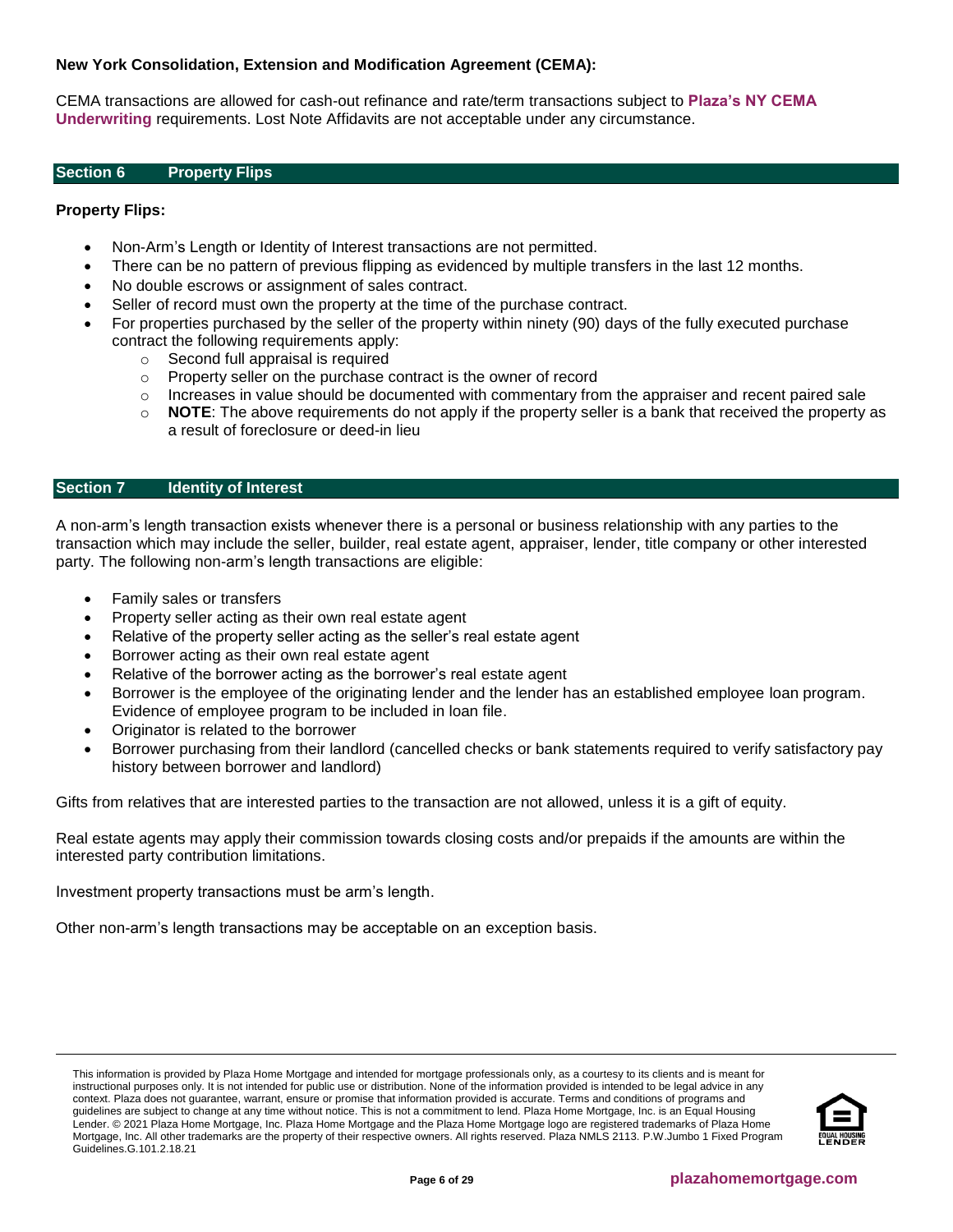<span id="page-6-0"></span>

|              |                 | <b>Contiguous U.S.</b> |                        | Alaska & Hawaii        |
|--------------|-----------------|------------------------|------------------------|------------------------|
| <b>Units</b> | Min Loan Amount | <b>Max Loan Amount</b> | <b>Min Loan Amount</b> | <b>Max Loan Amount</b> |
|              | \$548,251       | See Matrix             | \$822,376              | See Matrix             |
|              | \$702,001       | See Matrix             | \$1,053,001            | See Matrix             |
|              | \$848,501       | See Matrix             | \$,1272,751            | See Matrix             |
|              | \$1,054,501     | See Matrix             | \$1,581,751            | See Matrix             |

The minimum loan amount is \$548,251 or \$1 above the standard conforming limit for the number of units. **[High](https://www.fanniemae.com/singlefamily/loan-limits) [Balance/Super Conforming loan limit look-up tool](https://www.fanniemae.com/singlefamily/loan-limits)**.

#### <span id="page-6-1"></span>**Section 9 Subordinate Financing**

#### **HELOC Payoff:**

If subject transaction is paying off a HELOC that is not included in the CLTV/HCLTV calculation, the loan file must contain evidence the HELOC has been closed.

#### **Subordinate financing is allowed per the Credit Matrix with the following requirements/restrictions:**

- Subordinate financing is not allowed for LTV > 80%.
- Institutional financing only. Seller subordinate financing is not allowed.
- Subordinate liens must be recorded and clearly subordinate to the first mortgage lien.
- Full disclosure must be made on the existence of subordinate financing and the repayment terms.
- Acceptable Subordinate Financing Types:
	- $\circ$  Mortgages with regular payments that cover at least the interest due, resulting in no negative amortization.
	- o Mortgage terms that require interest at a market rate.
- Employer subordinate financing is allowed with the following requirements:
	- Employer must have an Employee Financing Assistance Program in place
		- $\circ$  Employer may require full repayment of the debt if the borrower's employment ceases before the maturity date
	- o Financing may be structured in any of the following ways:
		- Fully amortizing level monthly payments
		- **•** Deferred payments for some period before changing to fully amortizing payments
		- **•** Deferred payments over the entire term
		- Forgiveness of debt over time
		- Balloon payment of no less than five (5) years, or the borrower must have sufficient liquidity to pay off the subordinate lien
- Down payment and closing cost assistance subordinate financing is not permitted.

This information is provided by Plaza Home Mortgage and intended for mortgage professionals only, as a courtesy to its clients and is meant for instructional purposes only. It is not intended for public use or distribution. None of the information provided is intended to be legal advice in any context. Plaza does not guarantee, warrant, ensure or promise that information provided is accurate. Terms and conditions of programs and guidelines are subject to change at any time without notice. This is not a commitment to lend. Plaza Home Mortgage, Inc. is an Equal Housing Lender. © 2021 Plaza Home Mortgage, Inc. Plaza Home Mortgage and the Plaza Home Mortgage logo are registered trademarks of Plaza Home Mortgage, Inc. All other trademarks are the property of their respective owners. All rights reserved. Plaza NMLS 2113. P.W.Jumbo 1 Fixed Program Guidelines.G.101.2.18.21

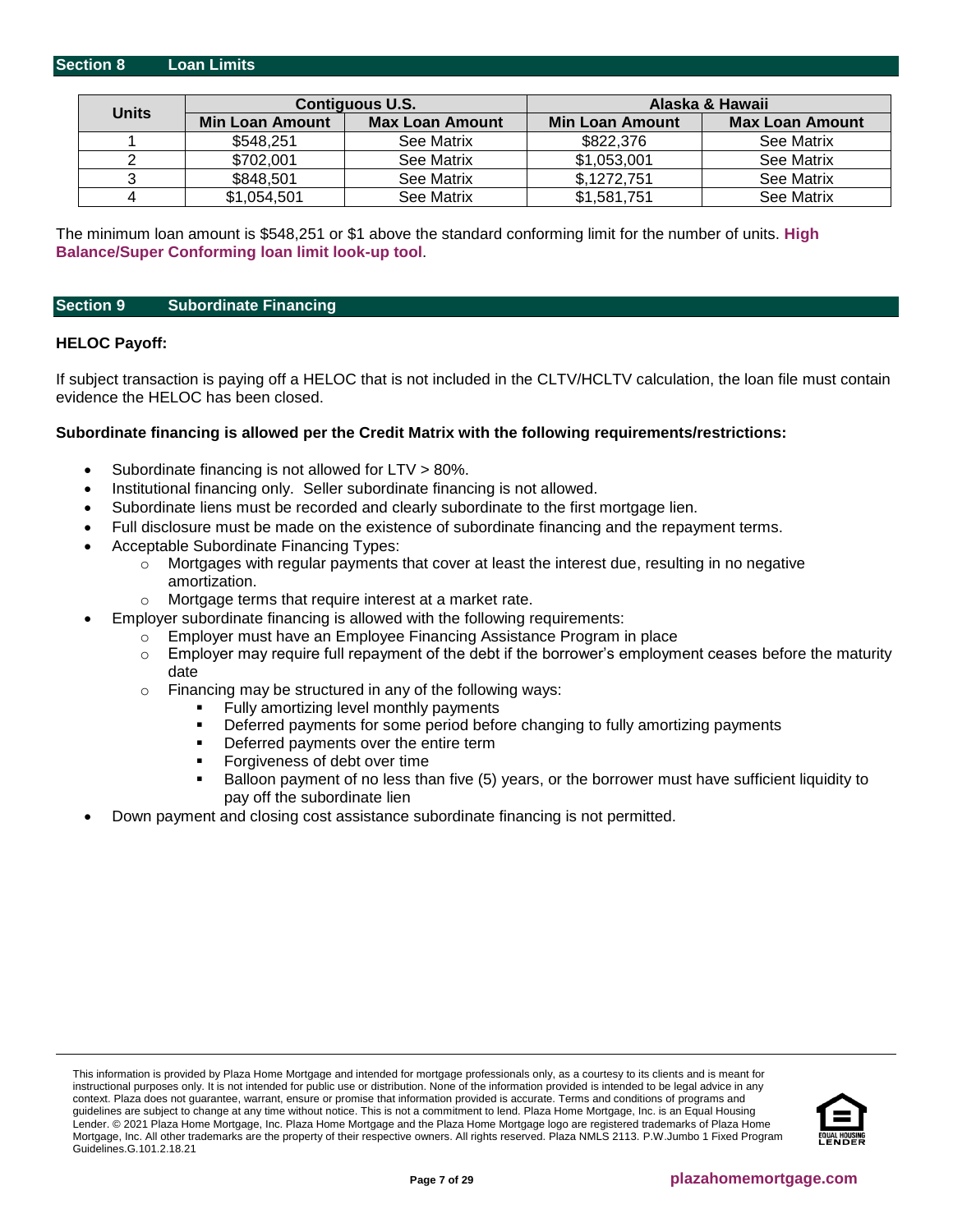## <span id="page-7-1"></span>**Eligible Borrowers:**

- All borrowers must have a valid Social Security Number
- U.S. citizens
- Permanent resident aliens with evidence of lawful residency
- Must be employed in the United States for the past 24 months.
- Inter Vivos Revocable Trusts Refer to **[Plaza's Living Trust Policy](https://resourcecenter.plazahomemortgage.com/phmidocpublisher.nsf/All/2C8D5371893995E807257B66007577A4?OpenDocument)** requirements.
- First time homebuyer: A first time homebuyer is defined as anyone who has not owned a home in the past three (3) years. For loans with more than one (1) borrower where at least one borrower has owned a home in the past three (3) years, first-time homebuyer requirements do not apply. All First-Time Homebuyers must meet the following requirements:
	- o FTHB reserve requirements per the **[Reserves](#page-23-0)** section in these guides.
	- o Investment property transactions not allowed
	- o Maximum loan amount of \$1,500,000**.**
	- $\circ$  Additional requirements for loan amounts  $> $1,000,000 \le $1,500,000$ :
		- 720 Minimum FICO score
			- No gift funds allowed
			- **■** Maximum 80% LTV/CLTV/HCLTV

## **Ineligible Borrowers:**

- Non-Occupant Co-Borrowers
- LLCs, Corporations or Partnerships
- Non-Revocable Trusts
- Non-Permanent Resident Aliens
- Borrowers with Diplomatic Immunity
- **Land Trusts**
- Foreign Nationals
- **Life Estates**
- **Guardianships**
- Borrowers with any ownership in a business that is Federally illegal, regardless if the income is not being considered for qualifying

## <span id="page-7-0"></span>**Section 11 [Underwriting Method](#page-7-0)**

All loans must be manually underwritten and fully documented. No documentation waivers based on AUS recommendations are permitted.

**QM Designation:** The underwriter must indicate the QM designation of the loan on the 1008. All Jumbo 1 loans must be QM Safe Harbor.

- Unless otherwise noted, the more restrictive of either the Fannie Mae Selling Guide or **[Appendix Q](http://www.consumerfinance.gov/eregulations/1026-Q/2013-30108_20140118#1026-Q-p1)** to part 1026, 12CFR Chapter X – Truth-in-Lending (Regulation Z), must be followed.
- All appraisals must be approved under Plaza's Jumbo appraisal review process which includes obtaining a satisfactory Clear Capital Collateral Desk Assessment (CDA). The CDA will be ordered by Plaza after the underwriter has reviewed the appraisal. Appraisal approval must occur prior to closing for wholesale or prior to purchase for correspondent loans.

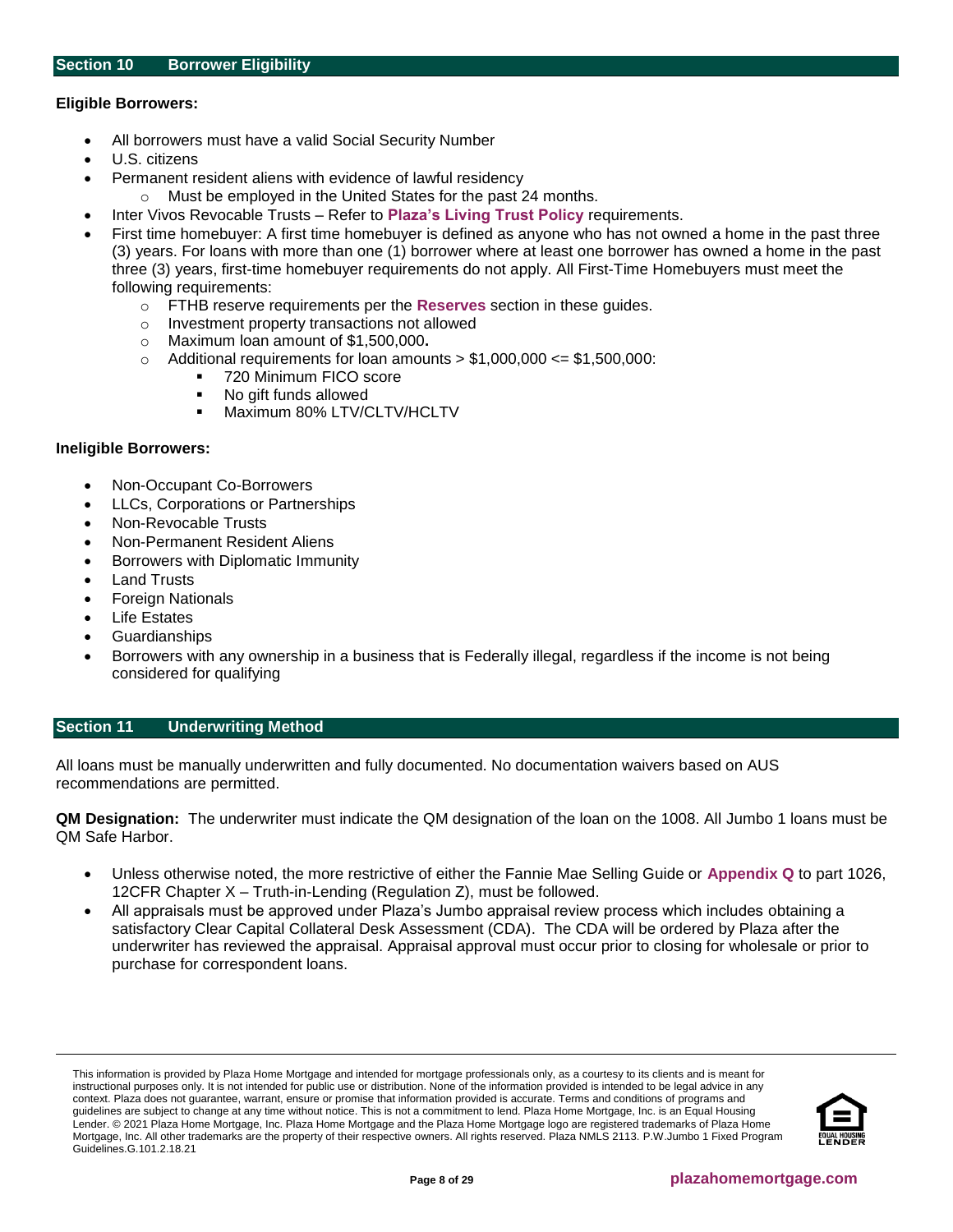## <span id="page-8-0"></span>**Credit Standards:**

A tri-merged credit report is required. Unless otherwise addressed below, Fannie Mae underwriting guidelines must be followed for evaluating a borrower's credit history. Credit reports with bureaus identified as "frozen" are required to be unfrozen and a current credit report with all bureaus unfrozen is required.

**Credit Scores:** The lowest qualifying score of all applicants is used to qualify. The qualifying score is the lower of 2 or middle of 3 scores and must be reviewed for each borrower.

#### **Trade Lines:**

- Each borrower contributing income for qualifying must meet the minimum trade line requirements. Borrowers not contributing income for qualifying purposes are not subject to the minimum trade line requirement.
- Authorized User accounts are not allowed as an acceptable tradeline .

**OR**

• Non-traditional credit is not allowed as an acceptable tradeline.

#### **3 trade lines:**

- 1 trade line must be open for 24 months and active within the most recent 6 months
	- Remaining trade lines must be rated for 12 months and may be open or closed

## **2 trade lines:**

- 1 trade line must be a satisfactory mortgage rating for at least 12 months (opened or closed) within the last 24 months
- 1 additional open trade line

## **Mortgage History:**

- If the borrower(s) has a Mortgage in the most recent twenty-four (24) months, a mortgage rating must be obtained, reflecting 0x30 in the last twenty-four (24) months.
- The mortgage rating may be on the credit report or a VOM.
- If the mortgage holder is a party to the transaction or relative of the borrower, cancelled checks or bank statements to verify satisfactory mortgage history is required.
- The mortgage history requirements are applicable to all mortgages and all borrowers on the loan.
- The borrower'(s) credit report must be reviewed to determine the status of all mortgage loans. For any mortgage on the credit report it must be verified that none of the mortgages are subject to a loss mitigation program, repayment plan, loan modification or payment deferral plan. In addition to reviewing the credit report, the same due diligence must be exercised for any other mortgage loan on which a borrower is obligated, including cosigned mortgage loans and mortgage loans not related to the subject transaction, to determine the loan payments are current as of the Note date of the subject transaction. Current means the borrower has made all payments due in the month prior to the Note date of the subject transaction and no later than the last business day of that month. Acceptable documentation includes one of the following for each mortgage:
	- $\circ$  Loan payment history from the servicer or third-party verification service
	- o Payoff statement for loans being refinanced
	- o Current mortgage statement from the borrower
	- o Verification of mortgage (VOM)

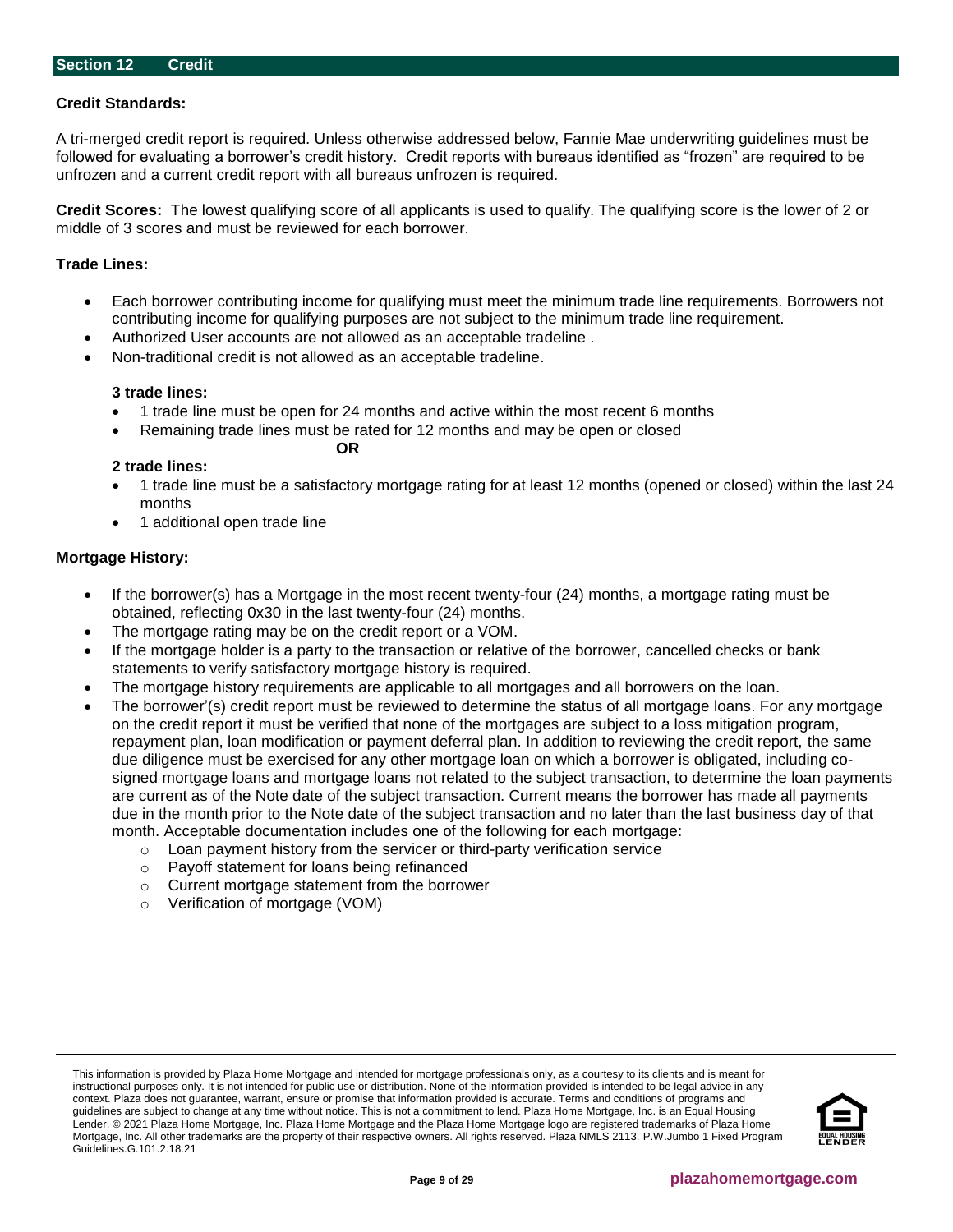## **Rental History:**

- If the borrower(s) has a rental history in the most recent twelve (12) months, a VOR must be obtained reflecting 0x30 in the last twelve (12) months.
- The rental history requirements are applicable to all borrowers on the loan.
- If the landlord is a party to the transaction or relative of the borrower, cancelled checks or bank statements to verify satisfactory rent history is required.
- If the landlord is not related or a party to the transaction, a satisfactory VOR can be obtained.

## **Borrowers Living Rent Free:**

If the borrower has been living with a relative rent free, acceptable documentation to evidence this must be provided. If the borrower does not have a housing payment history, the underwriter must pay particular attention to the borrower's payment shock and the borrower must be able to document an accumulated savings pattern that supports the new housing payment.

## **Payment History on any other Property (Regardless of Occupancy):**

All payment ratings on properties will be considered mortgage credit for grading purposes. Payments on a manufactured home, timeshare, or second mortgage are considered to be mortgage debt, even if reported as an installment loan. Any late payment in the last 24 months on a manufactured home, timeshare, second mortgage, will be considered ineligible for the program.

**Bankruptcy - Chapter 7, 11, 13**: Seven (7) years since discharge / dismissal date

**Foreclosure:** Seven (7) years since completion date

**Notice of Default:** Seven (7) years since filing date

**Short Sale / Deed-in-Lieu:** Seven (7) years since completion/sale date

**Forbearance:** Seven (7) years since exit from forbearance unless all payments were made according to the Note during the forbearance period

**Mortgages Settled for Less, Renegotiated or Short Payoffs:** Seven (7) years since settlement date

## **Loan Modifications:**

- If the modification was due to hardship or included debt forgiveness, seven (7) years seasoning since modification is required.
- Lender initiated modification will not be considered a derogatory credit event if the modification did not include debt forgiveness and was not due to hardship as evidenced by supporting documentation. No seasoning requirement would apply.

## **Multiple Derogatory Credit Events:**

Multiple derogatory credit events are not allowed, regardless if seasoned over seven (7) years. A mortgage with a Notice of Default filed that is subsequently modified is not considered a multiple event and a mortgage with a Notice of Default filed that is subsequently foreclosed upon or sold as a short sale is not considered a multiple event.

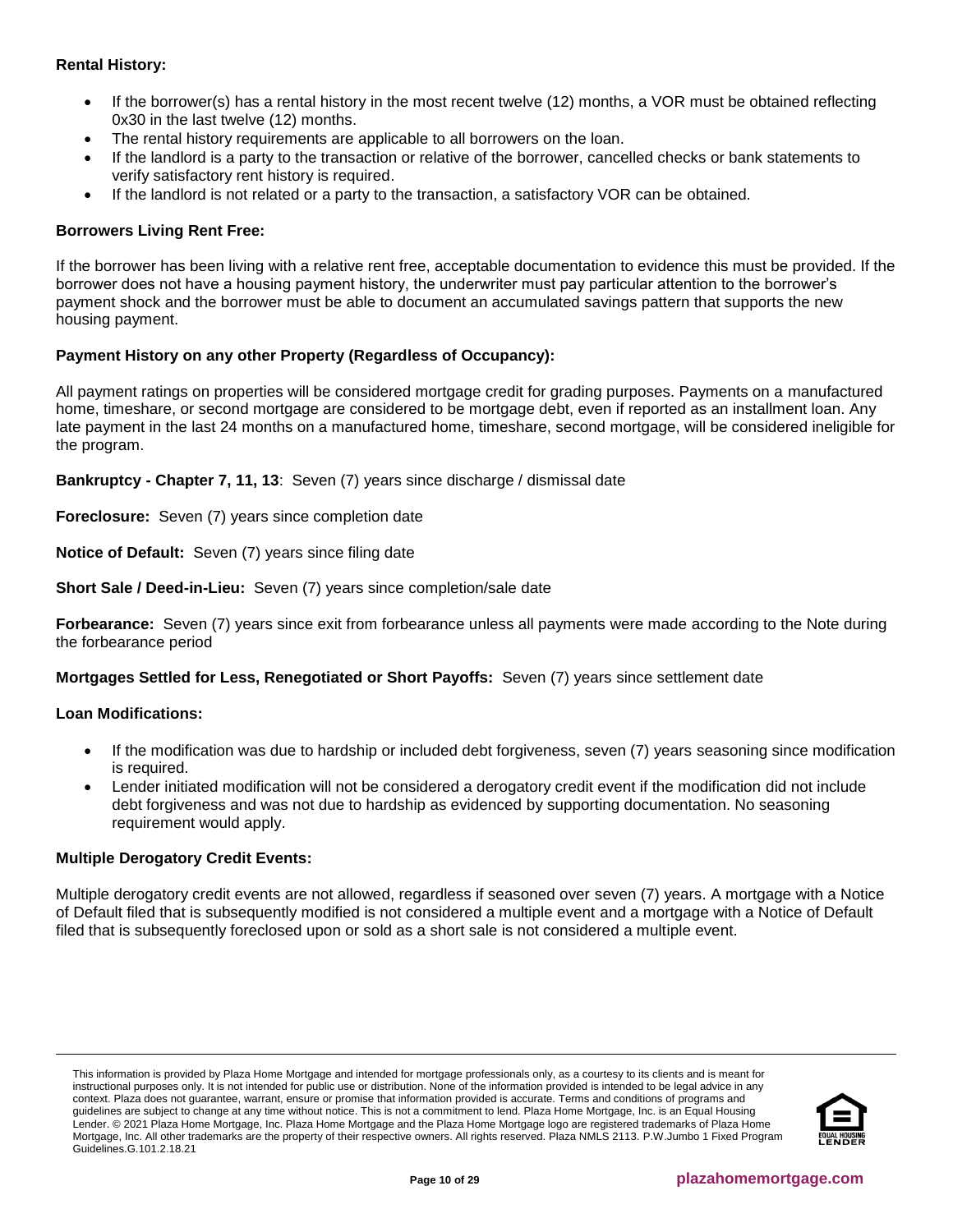## **Tax Liens, Judgments, Charge-Offs, & Past-Due Accounts:**

- Must be satisfied or brought current prior to or at closing.
- Cash-Out proceeds from the subject transaction may not be used to satisfy judgments, tax liens, charge-offs or past-due accounts.
- Payment plans on prior year tax liens/liabilities are not allowed and must be paid in full.
- If the most recent tax return or tax extension indicate a borrower owes money to the IRS or State Tax Authority, evidence of sufficient liquid assets to pay the debt must be documented if the amount due is within ninety (90) days of loan application date or if the tax transcripts show an outstanding balance due. A payment plan for the most recent tax year is allowed if the following requirements are met:
	- $\circ$  Payment plan was setup at the time the taxes were due. Copy of the payment plan must be included in the loan file
	- o Payment is included in the DTI
	- o Satisfactory pay history based on terms of payment plan is provided
	- Payment plan is only allowed for taxes due for the most recent tax year, prior years not allowed. For example, borrower files their 2019 return or extension in April 2020 A payment plan would be allowed for taxes due for 2019 tax year. Payment plans for 2018 or prior years would not be allowed
	- o Borrower does not have a prior history of tax liens

**Medical Collections:** Allowed to remain outstanding if the aggregate balance does not exceed \$10,000.

## **Credit Inquiries**:

- If the credit report indicates inquiries within the most recent 120 days of the credit report, it must be documented that the borrower did not obtain additional credit that is not reflected in the credit report or mortgage application.
- The borrower must explain the reason for the credit inquiry.
- If additional credit was obtained, a verification of that debt must be provided, and the borrower must be qualified with the monthly payment.
- Confirmation of no new debt may be in the form of Plaza's pre-close QC gap credit report.

## **Disputed Trade Lines:**

- All disputed trade lines must be included in the DTI if the account belongs to the borrower unless documentation can be provided that authenticates the dispute.
- Derogatory accounts must be considered in analyzing the borrower's willingness to repay. However, if a disputed account has a zero balance and no late payments, it can be disregarded.

## <span id="page-10-0"></span>**Section 13 Income & Employment**

**Stability of Employment & Income:** Income must be stable and meet the following requirements to be considered for qualifying:

- Income must be stable with a two (2) year history of receiving the income. If the borrower has less than a two (2) year history of receiving income an exception may be considered if all requirements per Appendix Q can be satisfied and documented.
- Income must be verifiable.
- Income must have a high probability of continuing for at least three (3) years.
- Borrower(s) must execute an attestation at closing confirming no changes to employment and income listed on the final loan application as a result of COVID-19 impacts. Plaza's loan documents include an income and employment attestation.

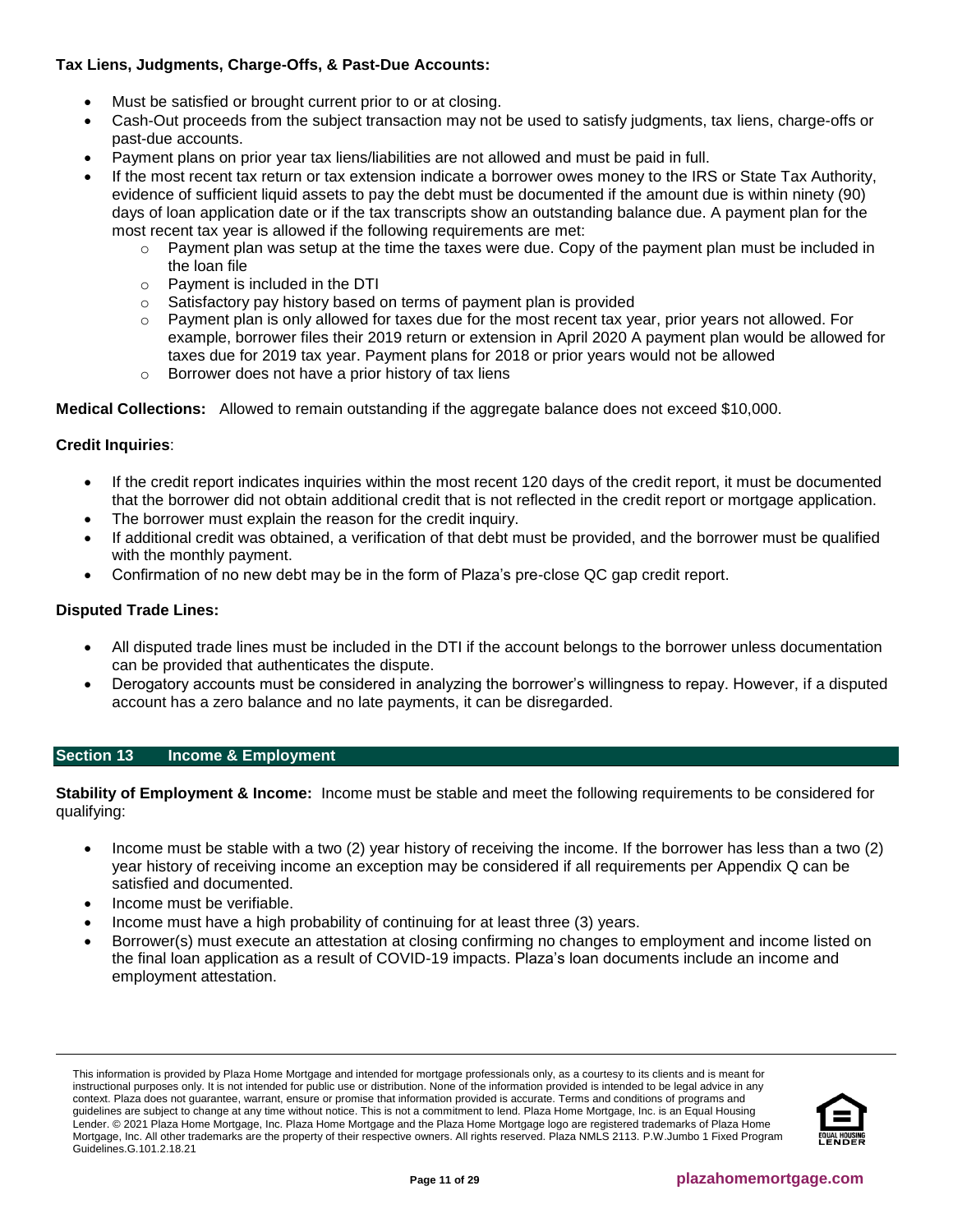- **Declining Income:** When the borrower has declining income, the most recent twelve (12) months should be used or the most conservative income calculation if the declining period is shorter than 12 months. Income must be stabilized and not subject to further decline in order to be considered for qualifying purposes.
	- $\circ$  In certain cases, an average of income for a longer period may be used when the decline is related to a one-time capital expenditure and proper documentation is provided
	- $\circ$  In all cases, the decline in income must be analyzed to determine if the rate of decline would have a negative impact on the continuance of income and the borrower's ability to repay
	- The employer or the borrower should provide an explanation for the decline and the underwriter should provide a written justification for including the declining income in qualifying
- **Gaps in Employment:** A minimum of two (2) years consecutive employment and income history is required to be documented.
	- o Gaps more than thirty (30) days during the past two (2) years require a satisfactory letter of explanation and the borrower must be employed with their current employer for a minimum of six (6) months to include as qualifying income
	- $\circ$  Extended gaps of employment (six (6) months or greater) require a documented two (2) year work history prior to the absence
	- $\circ$  Exceptions may be considered on a case-by-case basis when the borrower is on the job less than six (6) months, and the gap is less than six (6) months

**Paystubs:** Paystubs must meet the following requirements:

- Clearly identify the employee/borrower and the employer.
- Reflect the current pay period and year-to-date earnings with most recent pay period at the time of application and no earlier than sixty (60) days prior to the Note date.
- Be computer generated.
- Paystubs issued electronically via email or internet, must show the URL address, date and time printed and identifying information.

**W-2 Forms:** W-2 Forms must be complete and be a copy provided by the employer.

**Verification of Employment (VOE):** VOE requirements below apply when income is positive and included in qualifying income:

- **Verbal Verification of Employment (VVOE)** must be performed no more than five (5) business days prior to the Note date. The Verbal VOE should include the following information for the borrower:
	- o Date of contact
	- o Name and title of person contacting the employer
	- o Name of employer
	- o Start date of employment
	- o Employment status and job title
	- o Name, phone #, and title of contact person at employer
	- o Independent source used to obtain employer phone number
- **Verbal Verification of the Existence of Borrower's Self-Employment** must be verified through a third-party source and no more than five (5) business days prior to the Note date.
	- $\circ$  Verification of the existence of the borrower's business from a third party, such as a CPA, regulatory agency, or applicable licensing bureau. A borrower's website is not acceptable as third-party verification.
	- $\circ$  Listing and address of the borrower's business using a telephone book, internet, or directory assistance.
	- o Name and title of the person completing the verification.
- **Verification of Current Operation:** In addition to the verification of business above, confirmation that the business is currently operating must be provided. Below are acceptable examples of documentation to confirm the business is currently operating:
	- $\circ$  Evidence of current work (executed contracts or signed invoices) that indicate the business is operating on the day the lender verifies self-employment;

This information is provided by Plaza Home Mortgage and intended for mortgage professionals only, as a courtesy to its clients and is meant for instructional purposes only. It is not intended for public use or distribution. None of the information provided is intended to be legal advice in any context. Plaza does not guarantee, warrant, ensure or promise that information provided is accurate. Terms and conditions of programs and guidelines are subject to change at any time without notice. This is not a commitment to lend. Plaza Home Mortgage, Inc. is an Equal Housing Lender. © 2021 Plaza Home Mortgage, Inc. Plaza Home Mortgage and the Plaza Home Mortgage logo are registered trademarks of Plaza Home Mortgage, Inc. All other trademarks are the property of their respective owners. All rights reserved. Plaza NMLS 2113. P.W.Jumbo 1 Fixed Program Guidelines.G.101.2.18.21

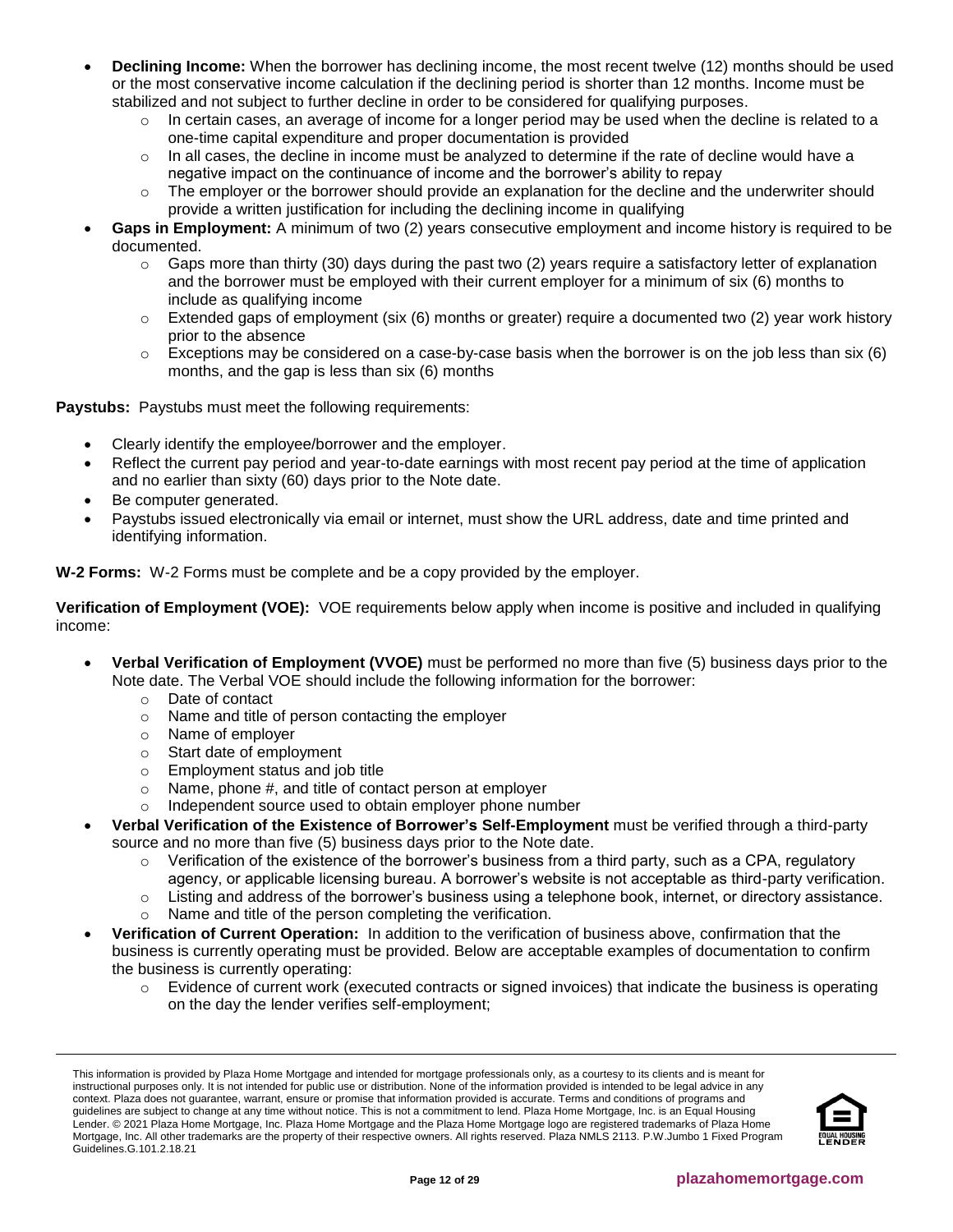- $\circ$  Evidence of current business receipts within five (5) days of the Note date (payment for services performed);
- $\circ$  Lender certification the business is open and operating (lender confirmed through a phone call or other means); or
- o Business website demonstrating activity supporting current business operations (timely appointments for estimates or service can be scheduled
- **Written Verification of Employment** may be required for a borrower's income sourced from commissions, overtime and or other income when the income detail is not clearly documented on W-2 forms or paystubs.
	- Written VOEs cannot be used as a sole source for verification of employment, paystubs and W-2s are still required

**Tax Returns**: Tax returns must meet the following requirements when used for qualifying:

- Personal income tax returns (if applicable) must be complete with all schedules (W-2 forms, K-1s etc.) and must be signed and dated on or before the closing date.
- Business income tax returns (if applicable) must be complete with all schedules and must be signed and dated on or before the closing date.
- For Unfiled Tax Returns for the prior year's tax return:
	- $\circ$  Between Jan 1 and the tax filing date (typically April 15), borrowers must provide:
		- IRS form 1099 and W-2 forms from the previous year
		- Loans closing in January prior to receipt of W-2s may use the prior year year-end paystub. For borrowers using 1099s, evidence of receipt of 1099 income must be provided.
	- $\circ$  Between the tax filing date (April 16) and the extension expiration date (typically October 15), borrowers must provide (as applicable):
		- Copy of the filed extension.
		- Evidence of payment of any tax liability identified on the federal tax extension form.
		- W-2 forms.
		- Form 1099, when applicable.
		- Year-end profit and loss for prior year.
		- Current year profit & loss.
		- Balance sheet for prior calendar year.
	- After the extension expiration date, loan is not eligible without prior year tax returns.

<span id="page-12-0"></span>**4506-C/Tax Transcripts:** A signed 4506-C will be processed and tax transcripts obtained for all borrowers and all years in which income or loss was used in the underwriting decision.

- Tax transcripts for personal tax returns for two (2) years are required when tax returns are used to document borrower's income or any loss and must match the documentation in the loan file.
- W-2 transcripts for two (2) years are required to validate W-2 wages if tax transcripts are not provided and the borrower does not have any other income source or loss. The following W-2 type earnings will require tax transcripts:
	- $\circ$  Borrower with commission-based income that is greater than 25% of borrower's total pay
	- o Borrower with 2106 expenses (unreimbursed business expenses)
	- o Borrower employed by family
	- o Borrower with ownership in company
	- Transcripts are not required for business tax returns.

**Taxpayer Consent Form:** Must be signed by all borrowers. Plaza's loan documents include a taxpayer consent form.

**Income Analysis Form:** An income worksheet must be provided on every loan. Borrowers with multiple businesses must show income/loss details separately, not in aggregate on the Income Worksheet. **[Plaza's Income Worksheet](https://resourcecenter.plazahomemortgage.com/whocli/all/7b7e6466ba576c4b88258059005aa6fd?opendocument)**, Fannie Mae Form 1084 or Freddie Mac Form 91 is required for self-employment income analysis.

This information is provided by Plaza Home Mortgage and intended for mortgage professionals only, as a courtesy to its clients and is meant for instructional purposes only. It is not intended for public use or distribution. None of the information provided is intended to be legal advice in any context. Plaza does not guarantee, warrant, ensure or promise that information provided is accurate. Terms and conditions of programs and guidelines are subject to change at any time without notice. This is not a commitment to lend. Plaza Home Mortgage, Inc. is an Equal Housing Lender. © 2021 Plaza Home Mortgage, Inc. Plaza Home Mortgage and the Plaza Home Mortgage logo are registered trademarks of Plaza Home Mortgage, Inc. All other trademarks are the property of their respective owners. All rights reserved. Plaza NMLS 2113. P.W.Jumbo 1 Fixed Program Guidelines.G.101.2.18.21

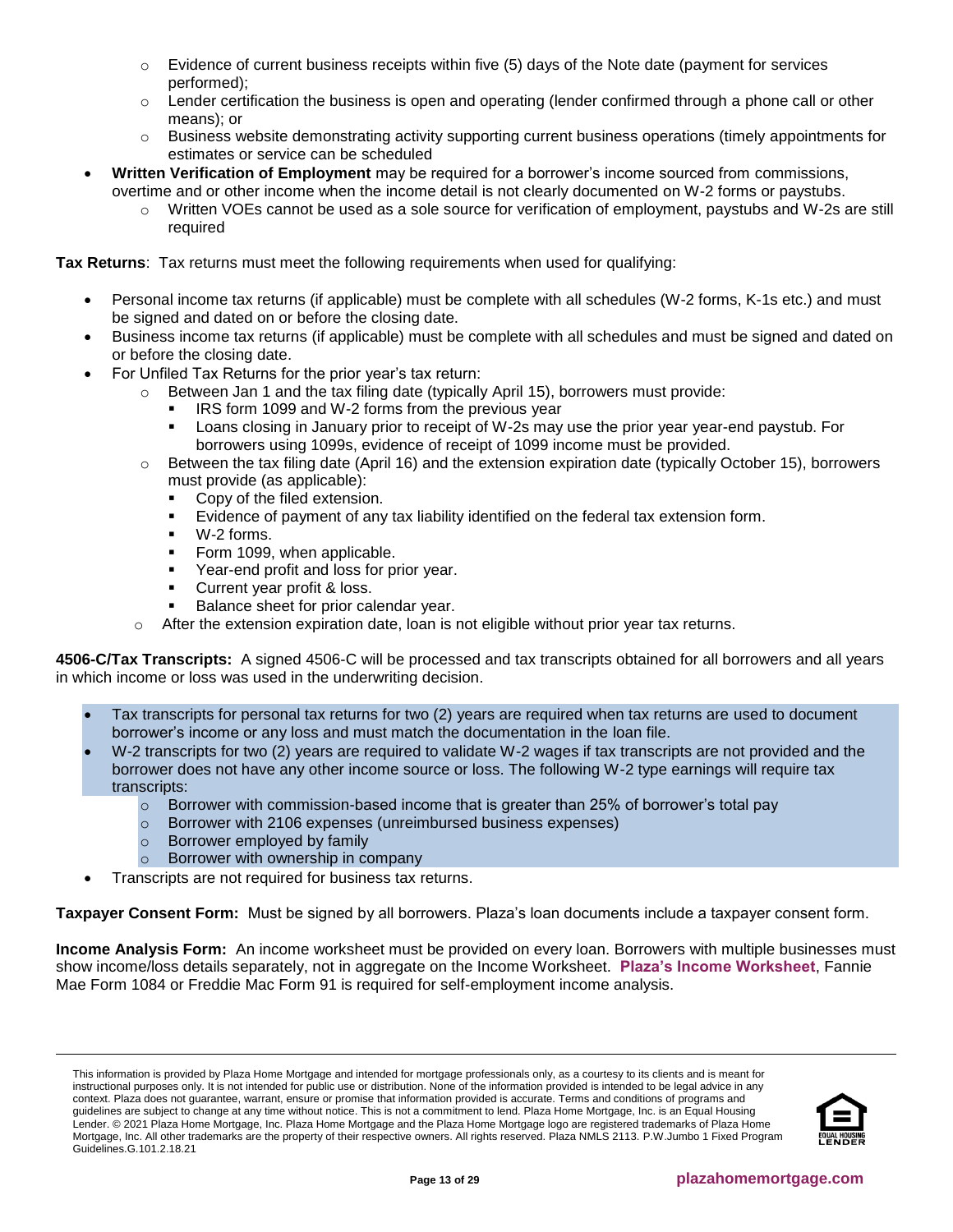- Copy of liquidity analysis must be included in the loan file if the income analysis includes income from boxes 1, 2 or 3 on the K-1 that is greater than distributions indicated on the K-1.
- If a liquidity analysis is required and the borrower is using business funds for down payment or closing costs, the liquidity analysis must consider the reduction of those assets.

## **Unacceptable Sources of Income:**

- Any unverified source
- Asset depletion
- Deferred compensation
- Temporary or one-time occurrence income
- Rental income from primary residence One (1) unit property or one (1) unit property with accessory unit
- Rental income from a second home
- Retained earnings
- **Education benefits**
- Trailing spouse income
- Any income that is not legal in accordance with all applicable federal, state and local laws, rules and regulations. Federal law restricts the following activities and therefore the income from these sources are not allowed for qualifying:
	- o Foreign shell banks
	- o Medical marijuana dispensaries
	- o Any business or activity related to recreational marijuana use, growing, selling or supplying of marijuana, even if legally permitted under state or local law
	- o Businesses engaged in any type of internet gambling

## **Specific Income Documentation Requirements:**

| <b>Income Type</b><br><b>Employment Income</b> | <b>Documentation Requirement</b>                                                                                                                                                                                                                                                                                                                                                                |  |  |
|------------------------------------------------|-------------------------------------------------------------------------------------------------------------------------------------------------------------------------------------------------------------------------------------------------------------------------------------------------------------------------------------------------------------------------------------------------|--|--|
| <b>Salaried</b>                                | <b>YTD</b> paystub<br>٠<br>W-2s or personal tax returns $-$ two (2) years<br>W-2 transcripts or tax transcripts (see requirements under 4506-C/Tax Transcripts)<br>٠<br><b>VVOE</b><br>٠                                                                                                                                                                                                        |  |  |
| <b>Hourly &amp; Part-Time</b>                  | <b>YTD</b> paystub<br>$\bullet$<br>W-2s or personal tax returns $-$ two (2) years<br>$\bullet$<br>W-2 transcripts or tax transcripts (see requirements under 4506-C/Tax Transcripts)<br><b>VVOE</b><br>$\bullet$<br>Stable to increasing income should be averaged over a two (2) year period                                                                                                   |  |  |
| <b>Commission</b>                              | <b>YTD</b> paystub<br>Two (2) years W-2s if commissions are less than 25% of total income or<br>Two (2) years tax returns and W-2 forms required if commissions are $\geq$ 25% of the<br>total Income<br>W-2 transcripts or tax transcripts (see requirements under 4506-C/Tax Transcripts)<br>$\bullet$<br><b>VVOE</b><br>Stable to increasing income should be averaged for the two (2) years |  |  |

This information is provided by Plaza Home Mortgage and intended for mortgage professionals only, as a courtesy to its clients and is meant for instructional purposes only. It is not intended for public use or distribution. None of the information provided is intended to be legal advice in any context. Plaza does not guarantee, warrant, ensure or promise that information provided is accurate. Terms and conditions of programs and guidelines are subject to change at any time without notice. This is not a commitment to lend. Plaza Home Mortgage, Inc. is an Equal Housing Lender. © 2021 Plaza Home Mortgage, Inc. Plaza Home Mortgage and the Plaza Home Mortgage logo are registered trademarks of Plaza Home Mortgage, Inc. All other trademarks are the property of their respective owners. All rights reserved. Plaza NMLS 2113. P.W.Jumbo 1 Fixed Program Guidelines.G.101.2.18.21

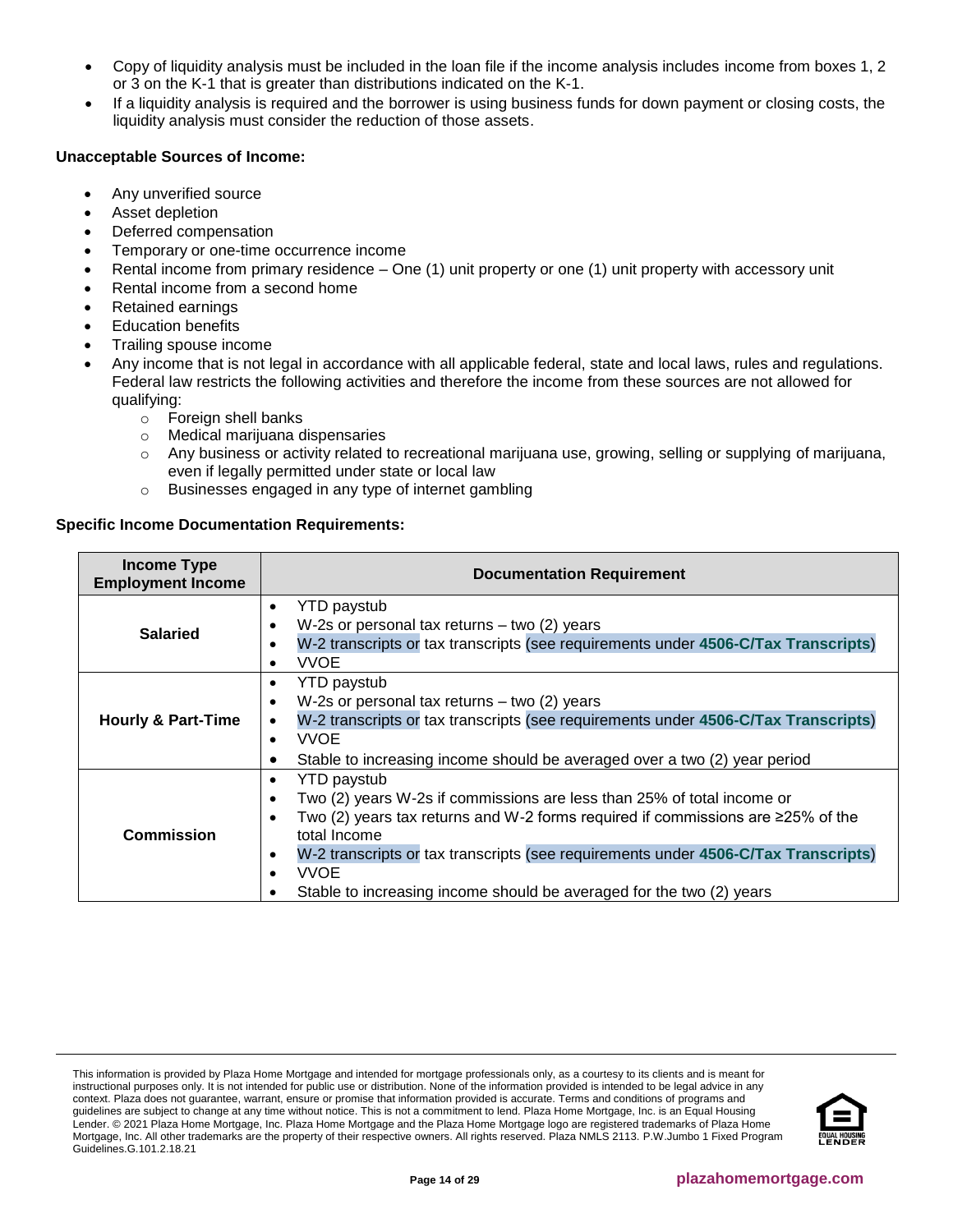|                             | YTD paystub<br>٠                                                                                                                                                       |
|-----------------------------|------------------------------------------------------------------------------------------------------------------------------------------------------------------------|
|                             | W-2s or personal tax returns $-$ two (2) years<br>$\bullet$                                                                                                            |
|                             | W-2 transcripts or tax transcripts (see requirements under 4506-C/Tax Transcripts)<br>٠                                                                                |
|                             | <b>VVOE</b><br>$\bullet$                                                                                                                                               |
| <b>Overtime &amp; Bonus</b> | Stable to increasing income should be averaged for the two (2) years<br>٠                                                                                              |
|                             | Bonus income that is received on an annual basis and exceeds 25% of total income<br>$\bullet$<br>must be considered carefully due to the potential impacts of COVID-19 |
|                             | Employer must confirm that the current year bonus is in line with the prior years and is<br>٠<br>not negatively impacted due to COVID-19                               |
|                             | YTD paystub<br>٠                                                                                                                                                       |
|                             | Two (2) years W-2s and<br>$\bullet$                                                                                                                                    |
| <b>Borrowers Employed</b>   | Two (2) years personal tax returns<br>$\bullet$                                                                                                                        |
| by Family                   | Tax transcripts<br>$\bullet$                                                                                                                                           |
|                             | <b>VVOE</b><br>$\bullet$                                                                                                                                               |
|                             | Borrower's potential ownership in the business must be addressed<br>$\bullet$                                                                                          |
|                             | Employee business expenses must be deducted from the adjusted gross income<br>$\bullet$                                                                                |
|                             | regardless of the income type                                                                                                                                          |
| 2106 Expenses               | Two (2) years tax returns are required. If 2017 tax returns reflect 2106 expenses and<br>$\bullet$                                                                     |
|                             | 2018 tax returns show no expenses (due to tax law change), a 12-month average of<br>expenses must be based on 2017 tax return and deducted from qualifying income      |
|                             | Tax transcripts                                                                                                                                                        |

**Self-Employment:** Self-employed borrowers are defined as those individuals who have 25% or greater ownership interest or receive a 1099 statement to document income. The requirements below apply to self-employed borrowers:

- Maximum of 70% LTV/CLTV/HCLTV when any self-employment income is used for qualifying purposes. If the self-employment income is not needed for qualifying purposes, then the maximum 70% LTV/CLTV/HCLTV is not applicable.
	- $\circ$  If self-employment losses have already been considered in qualifying the borrower, then the maximum 70% LTV/CLTV/HCLTV is not applicable
- Maximum DTI: 43% Purchase; 35% Rate/Term refinance.
- May not be used as qualifying income on a cash-out transaction.
- In order to use self-employment income for qualifying purposes, the underwriter must consider the impact of COVID-19 on the business and the stability of income.
- Income calculations should be based on the Fannie Mae Form 1084 or Freddie Mac Form 91or equivalent income calculation form.
- Year-to-date financials (profit and loss statement and balance sheet) are not required if the income reporting is positive, not declining and not counted in qualifying income.
- For tax returns on extension, YTD profit and loss statement and balance sheet must be provided to cover the full year.

This information is provided by Plaza Home Mortgage and intended for mortgage professionals only, as a courtesy to its clients and is meant for instructional purposes only. It is not intended for public use or distribution. None of the information provided is intended to be legal advice in any context. Plaza does not guarantee, warrant, ensure or promise that information provided is accurate. Terms and conditions of programs and guidelines are subject to change at any time without notice. This is not a commitment to lend. Plaza Home Mortgage, Inc. is an Equal Housing Lender. © 2021 Plaza Home Mortgage, Inc. Plaza Home Mortgage and the Plaza Home Mortgage logo are registered trademarks of Plaza Home Mortgage, Inc. All other trademarks are the property of their respective owners. All rights reserved. Plaza NMLS 2113. P.W.Jumbo 1 Fixed Program Guidelines.G.101.2.18.21

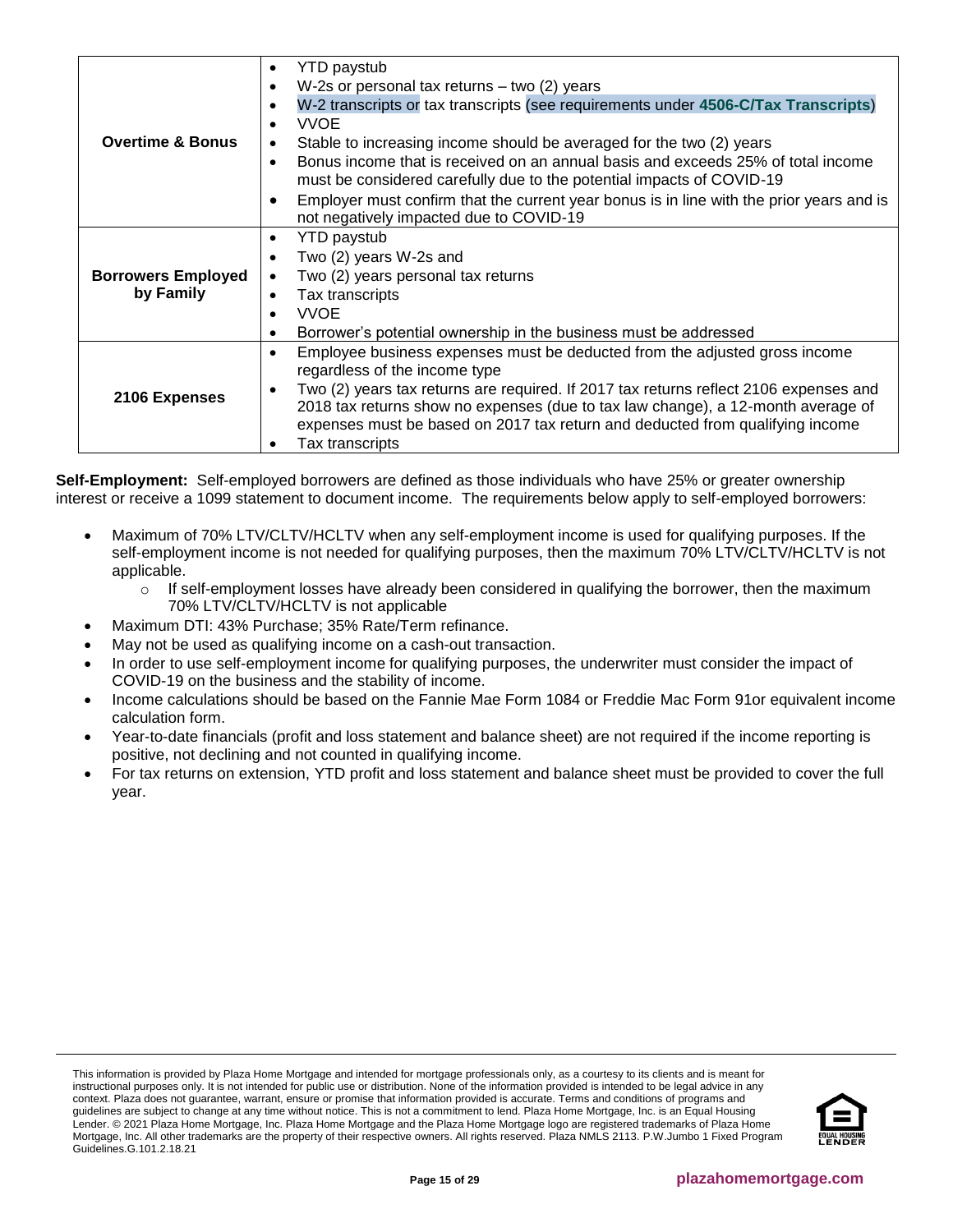| Two (2) years personal tax returns.<br>$\bullet$                                                                                                                                                                                                                                                                                                                                     |  |
|--------------------------------------------------------------------------------------------------------------------------------------------------------------------------------------------------------------------------------------------------------------------------------------------------------------------------------------------------------------------------------------|--|
|                                                                                                                                                                                                                                                                                                                                                                                      |  |
| Tax transcripts.<br>$\bullet$                                                                                                                                                                                                                                                                                                                                                        |  |
| YTD profit and loss statement up to and including the most recent month preceding<br>$\bullet$<br>the loan application date. YTD profit and loss statement must not be more than 60<br>days aged prior to the Note date.                                                                                                                                                             |  |
| If the year-to-date period covers multiple quarters, the profit and loss statement<br>$\circ$<br>must break out each quarter separately                                                                                                                                                                                                                                              |  |
| YTD balance sheet up to and including the most recent month preceding the loan<br>$\bullet$<br>application date. Tax returns for prior year is not a substitute for balance sheet.                                                                                                                                                                                                   |  |
| Stable to increasing income should be averaged for two (2) years.<br>$\bullet$                                                                                                                                                                                                                                                                                                       |  |
| <b>Sole Proprietorship</b><br>NOTE: YTD P&L and YTD Balance Sheet may be waived if the borrower is a 1099 paid<br>(schedules C & F)<br>borrower who does not actually own a business if all the following requirements are met:<br>Schedule C in Block 28 (Total Expenses) must be analyzed in relation to income in<br>Block 7 (Gross Income). Expenses are less than 5% of income. |  |
| Analysis of Blocks 8 (Advertising), 11 (Contract Labor), 16a (Mortgage Interest), 20<br>$\bullet$<br>(Rent/Lease) 26 (Wages) must indicate the borrower does not have expenses in<br>these categories.                                                                                                                                                                               |  |
| Analysis of Blocks 17 (Legal and Professional Services) and Block 18 (Office<br>Expense) indicate nominal or \$0 expense.                                                                                                                                                                                                                                                            |  |
| Block C (Business Name) does not have a separate business name entity<br>$\bullet$                                                                                                                                                                                                                                                                                                   |  |
| Year-to-date income in the form of a written VOE or pay history is provided by the<br>$\bullet$                                                                                                                                                                                                                                                                                      |  |
| employer paying the 1099. YTD income must support prior year's income.                                                                                                                                                                                                                                                                                                               |  |
| Two (2) years personal tax returns.<br>$\bullet$                                                                                                                                                                                                                                                                                                                                     |  |
| Tax transcripts.<br>$\bullet$                                                                                                                                                                                                                                                                                                                                                        |  |
| Two (2) years K-1s reflecting ownership percentage if counting any income from this<br>$\bullet$<br>source in qualifying (K-1 income, W-2 income, capital gains or interest/dividends) or if<br>Schedule E reflects a loss.                                                                                                                                                          |  |
| Two (2) years business tax returns (1065s or 1120s) if 25% or greater ownership.<br>$\bullet$                                                                                                                                                                                                                                                                                        |  |
| Due date for business returns for Partnerships and S-Corporations is typically March<br>$\bullet$<br>15 with an extension for six (6) months or typically September 15. After the extension                                                                                                                                                                                          |  |
| date, the loan is not eligible without the filed tax return.<br>Partnership/<br>Business returns and YTD financials are not required if the income reporting is 0 or<br>$\bullet$                                                                                                                                                                                                    |  |
| <b>S-Corporation</b><br>positive, not declining and not counted as qualifying income.                                                                                                                                                                                                                                                                                                |  |
| YTD profit and loss statement up to and including the most recent month preceding<br>$\bullet$                                                                                                                                                                                                                                                                                       |  |
| the loan application date if 25% or greater ownership. YTD profit and loss must not be                                                                                                                                                                                                                                                                                               |  |
| more than 60 days aged prior to the Note date.                                                                                                                                                                                                                                                                                                                                       |  |
| If the year-to-date period covers multiple quarters, the profit and loss statements<br>$\circ$                                                                                                                                                                                                                                                                                       |  |
| must break out each quarter separately                                                                                                                                                                                                                                                                                                                                               |  |
| YTD balance sheet up to and including the most recent month preceding the loan<br>$\bullet$<br>application date if 25% or greater ownership.                                                                                                                                                                                                                                         |  |
| Stable to increasing income should be averaged for two (2) years.                                                                                                                                                                                                                                                                                                                    |  |

This information is provided by Plaza Home Mortgage and intended for mortgage professionals only, as a courtesy to its clients and is meant for instructional purposes only. It is not intended for public use or distribution. None of the information provided is intended to be legal advice in any context. Plaza does not guarantee, warrant, ensure or promise that information provided is accurate. Terms and conditions of programs and guidelines are subject to change at any time without notice. This is not a commitment to lend. Plaza Home Mortgage, Inc. is an Equal Housing Lender. © 2021 Plaza Home Mortgage, Inc. Plaza Home Mortgage and the Plaza Home Mortgage logo are registered trademarks of Plaza Home Mortgage, Inc. All other trademarks are the property of their respective owners. All rights reserved. Plaza NMLS 2113. P.W.Jumbo 1 Fixed Program Guidelines.G.101.2.18.21

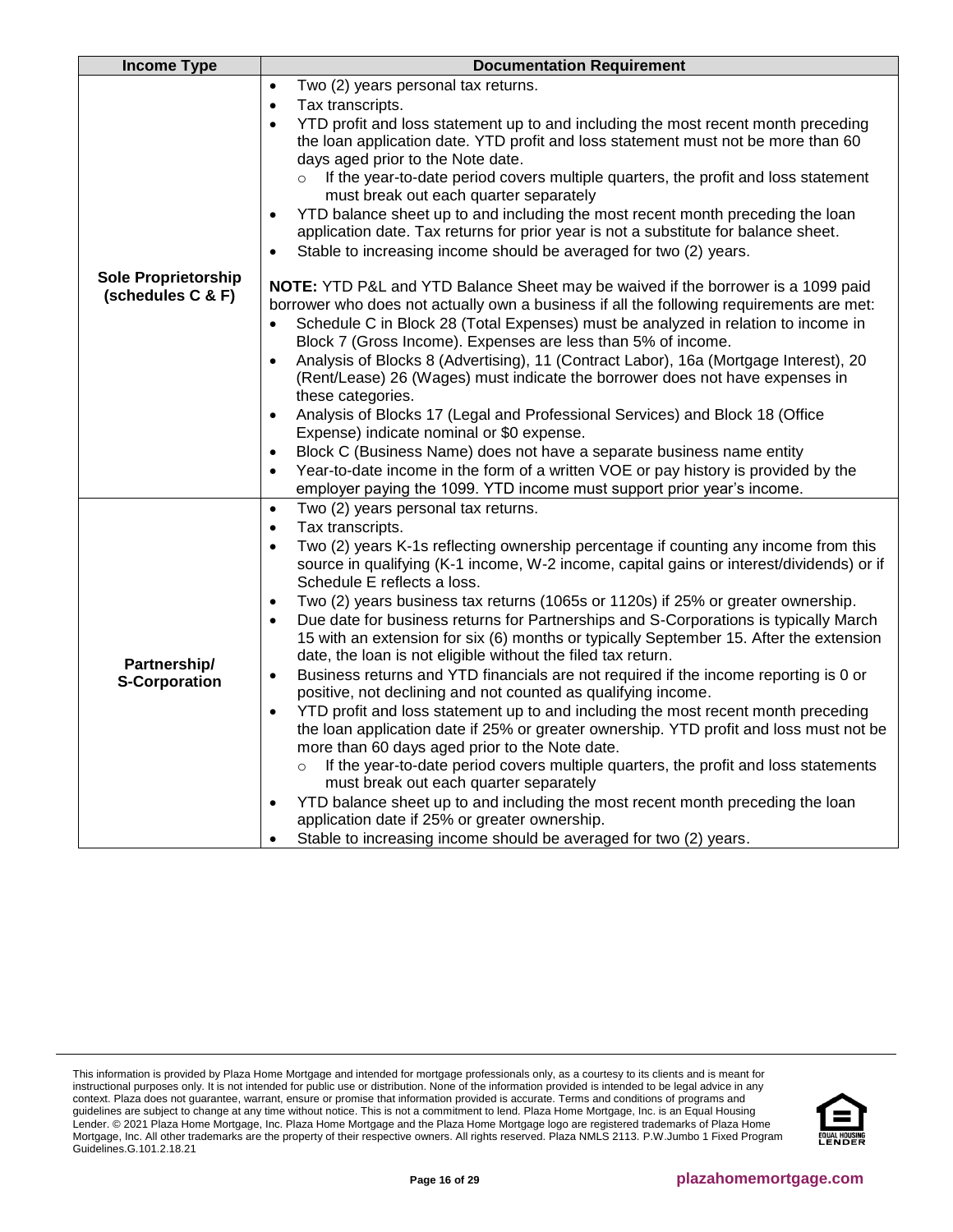|                          | Two (2) years personal tax returns.<br>$\bullet$                                                         |
|--------------------------|----------------------------------------------------------------------------------------------------------|
|                          | Tax transcripts.<br>$\bullet$                                                                            |
|                          | Two (2) years business returns (1120) if 25% or greater ownership.<br>٠                                  |
|                          | Business returns must reflect % of ownership for borrower.<br>٠                                          |
|                          | YTD profit and loss statement up to and including the most recent month preceding<br>$\bullet$           |
| Corporation              | the loan application date if 25% or greater ownership. YTD profit and loss must not be                   |
|                          | more than 60 days aged prior to the Note date.                                                           |
|                          | If the year-to-date period covers multiple quarters, the profit and loss statements<br>$\circ$           |
|                          | must break out each quarter separately                                                                   |
|                          | YTD balance sheet up to and including the most recent month preceding the loan<br>٠                      |
|                          | application date if 25% or greater ownership.                                                            |
|                          | Stable to increasing income should be averaged for two (2) years.<br>$\bullet$                           |
|                          | If the income is 0 or positive, stable and not used for qualifying, the K-1 is not required<br>$\bullet$ |
|                          | If less than 25% ownership with income used in qualifying:<br>$\bullet$                                  |
|                          | Verification of Employment Requirements apply (see Income/Employment                                     |
|                          | <b>General Documentation Requirements)</b>                                                               |
|                          | Year-to-date income must be verified if the most recent K-1 is more than 90 days<br>$\circ$              |
| K-1 Income/Loss on       | aged prior to Note date                                                                                  |
| <b>Schedule E</b>        | If 25% or greater ownership with income used in qualifying:<br>$\bullet$                                 |
|                          | Verification of Employment Requirements apply (see Income/Employment<br>$\circ$                          |
|                          | <b>General Documentation Requirements)</b>                                                               |
|                          | Partnership/S-Corp and Self-Employment requirements apply<br>$\circ$                                     |
|                          | If the income is negative, the K-1s for the applicable years are required and if<br>$\bullet$            |
|                          | ownership is 25% or greater, see self-employment requirements.                                           |
|                          | Two (2) years tax transcripts.<br>$\bullet$                                                              |
|                          | Existing distribution of assets from an IRA, 401(k) or similar retirement asset must be<br>$\bullet$     |
|                          | sufficient to continue for a minimum of three (3) years                                                  |
|                          | Distribution must have been set up at least six (6) months prior to Note date if<br>$\circ$              |
|                          | there is no prior history of receipt; or two (2) year history of receipt evidenced                       |
|                          | Distributions cannot be set up or changed solely for loan qualification purposes<br>$\circ$              |
| <b>Retirement Income</b> | Document regular and continued receipt of income as verified by any of the following:<br>$\bullet$       |
| (Pension, Annuity,       | Letters from the organizations providing the income<br>$\circ$                                           |
| 401(k) and IRA           | Copies of retirement award letters<br>$\circ$                                                            |
| distributions)           | Copies of federal income tax returns<br>$\circ$                                                          |
|                          | Most recent IRS W-2 or 1099 forms<br>$\circ$                                                             |
|                          | Proof of current receipt with two (2) months bank statements<br>$\circ$                                  |
|                          | Two (2) years tax transcripts<br>$\circ$                                                                 |
|                          | If any retirement income will cease within the first three (3) years of the loan, the income             |
|                          | may not be used.                                                                                         |
|                          | Social Security income must be verified by a Social Security Administration benefit<br>$\bullet$         |
|                          | verification letter                                                                                      |
| <b>Social Security</b>   | If benefits expire within the first three (3) years of the loan, the income may not be<br>$\bullet$      |
| <b>Income</b>            | used                                                                                                     |
|                          | Benefits (children or surviving spouse) with a defined expiration date must have a<br>$\bullet$          |
|                          | remaining term of at least (3) years                                                                     |

This information is provided by Plaza Home Mortgage and intended for mortgage professionals only, as a courtesy to its clients and is meant for instructional purposes only. It is not intended for public use or distribution. None of the information provided is intended to be legal advice in any context. Plaza does not guarantee, warrant, ensure or promise that information provided is accurate. Terms and conditions of programs and guidelines are subject to change at any time without notice. This is not a commitment to lend. Plaza Home Mortgage, Inc. is an Equal Housing Lender. © 2021 Plaza Home Mortgage, Inc. Plaza Home Mortgage and the Plaza Home Mortgage logo are registered trademarks of Plaza Home Mortgage, Inc. All other trademarks are the property of their respective owners. All rights reserved. Plaza NMLS 2113. P.W.Jumbo 1 Fixed Program Guidelines.G.101.2.18.21

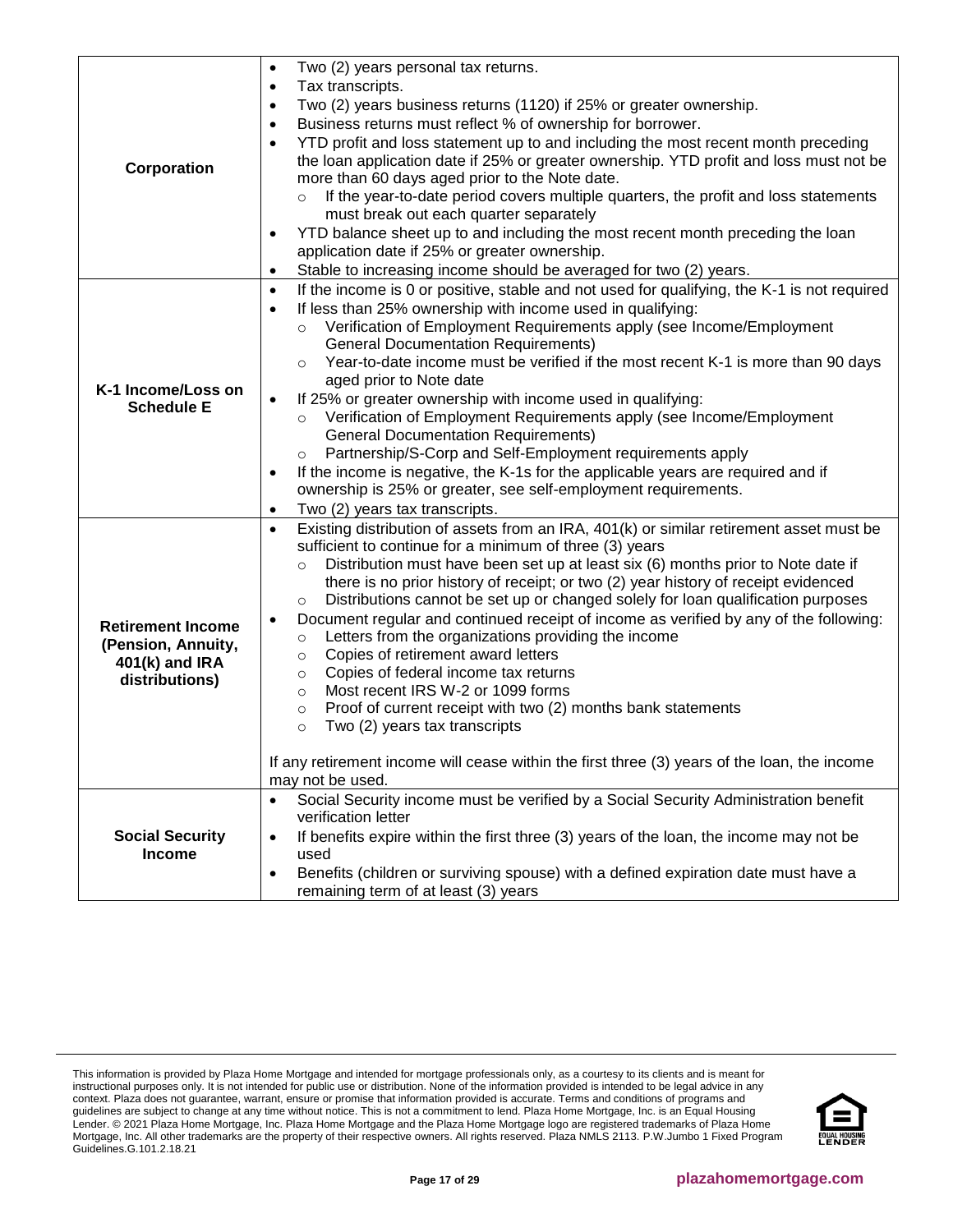| Alimony/Child<br><b>Support/Separation</b><br><b>Maintenance</b> | Considered with a divorce decree, court ordered separation agreement, or other legal<br>$\bullet$<br>agreement provided the income will continue for at least three (3) years<br>If the income is the borrower's primary income source and there is a defined<br>$\bullet$<br>expiration date (even if beyond three (3) years) the income may not be acceptable for<br>qualifying purposes<br>Evidence of receipt of full, regular and timely payments for the most recent twelve<br>$\bullet$<br>$(12)$ months<br>Two (2) years tax transcripts<br>$\bullet$                                                                                                                                                                                                                                                                                                                                                                                                                                                                                                                                                                                                                                                                                                                                                                                                                                                               |  |
|------------------------------------------------------------------|-----------------------------------------------------------------------------------------------------------------------------------------------------------------------------------------------------------------------------------------------------------------------------------------------------------------------------------------------------------------------------------------------------------------------------------------------------------------------------------------------------------------------------------------------------------------------------------------------------------------------------------------------------------------------------------------------------------------------------------------------------------------------------------------------------------------------------------------------------------------------------------------------------------------------------------------------------------------------------------------------------------------------------------------------------------------------------------------------------------------------------------------------------------------------------------------------------------------------------------------------------------------------------------------------------------------------------------------------------------------------------------------------------------------------------|--|
| <b>Long Term Disability</b><br><b>Income</b>                     | Copy of the policy or benefits statement must be provided to determine current<br>$\bullet$<br>eligibility for disability payments, amount of payments, frequency of payments, and if<br>there is an established termination date<br>Termination date may not be within three (3) years of Note date; please note reaching<br>$\bullet$<br>a specific age may trigger a termination date depending on the policy                                                                                                                                                                                                                                                                                                                                                                                                                                                                                                                                                                                                                                                                                                                                                                                                                                                                                                                                                                                                            |  |
| <b>Capital Gains</b>                                             | Must be gains from similar assets for three (3) continuous years to be considered<br>$\bullet$<br>qualifying income<br>If the trend results in a gain, it may be added as income<br>$\bullet$<br>If the trend results in a loss, the loss must be deducted from total income<br>$\bullet$<br>Personal tax returns – three (3) years with a consistent history of gains from similar<br>$\bullet$<br>assets.<br>Tax transcripts to support tax returns<br>$\bullet$<br>Document assets similar to the assets reported as capital gains to support the<br>$\bullet$<br>continuation of the capital gain income                                                                                                                                                                                                                                                                                                                                                                                                                                                                                                                                                                                                                                                                                                                                                                                                                |  |
| Dividend/<br><b>Interest</b>                                     | Personal tax returns - two (2) years<br>$\bullet$<br>Tax transcripts<br>$\bullet$<br>Documented assets to support the continuation of the interest and dividend income<br>$\bullet$                                                                                                                                                                                                                                                                                                                                                                                                                                                                                                                                                                                                                                                                                                                                                                                                                                                                                                                                                                                                                                                                                                                                                                                                                                         |  |
| <b>Restricted Stock &amp;</b><br><b>Stock Options</b>            | May only be used as qualifying income if the income has been consistently received<br>$\bullet$<br>for two (2) years and is identified on the paystubs, W-2s and tax returns as income<br>and the vesting schedule indicates the income will continue for a minimum of two (2)<br>years at a similar level as prior two (2) years<br>A two (2) year average of prior income received from RSUs or stock options should<br>$\bullet$<br>be used to calculate the income, with the continuance based on the vesting schedule<br>using a stock price based on the lower of the current stock price or the 52-week<br>average for the most recent twelve (12) months reporting at the time of application.<br>The income used for qualifying must be supported by future vesting based on the<br>stock price used for qualifying and vesting schedule.<br>Additional awards must be similar to the qualifying income and awarded on a<br>consistent basis<br>There must be no indication the borrower will not continue to receive future awards<br>consistent with historical awards received<br>Borrower must be currently employed by the employer issuing the RSUs/stock<br>options for the RSUs/stock options to be considered in qualifying income<br>Stock must be a publicly traded stock<br>Vested restricted stock units and stock options cannot be used for reserves if using<br>$\bullet$<br>for income to qualify |  |
| Note Income                                                      | Copy of the Note must document the amount, frequency and duration of the payment<br>$\bullet$<br>Evidence of receipt for the past twelve (12) months<br>$\bullet$<br>Personal tax returns. Note income must be reflected on personal tax returns.<br>$\bullet$<br>Tax Transcripts to support tax returns<br>$\bullet$<br>Note income must have a three (3) year continuance<br>$\bullet$                                                                                                                                                                                                                                                                                                                                                                                                                                                                                                                                                                                                                                                                                                                                                                                                                                                                                                                                                                                                                                    |  |

This information is provided by Plaza Home Mortgage and intended for mortgage professionals only, as a courtesy to its clients and is meant for instructional purposes only. It is not intended for public use or distribution. None of the information provided is intended to be legal advice in any context. Plaza does not guarantee, warrant, ensure or promise that information provided is accurate. Terms and conditions of programs and guidelines are subject to change at any time without notice. This is not a commitment to lend. Plaza Home Mortgage, Inc. is an Equal Housing Lender. © 2021 Plaza Home Mortgage, Inc. Plaza Home Mortgage and the Plaza Home Mortgage logo are registered trademarks of Plaza Home Mortgage, Inc. All other trademarks are the property of their respective owners. All rights reserved. Plaza NMLS 2113. P.W.Jumbo 1 Fixed Program Guidelines.G.101.2.18.21

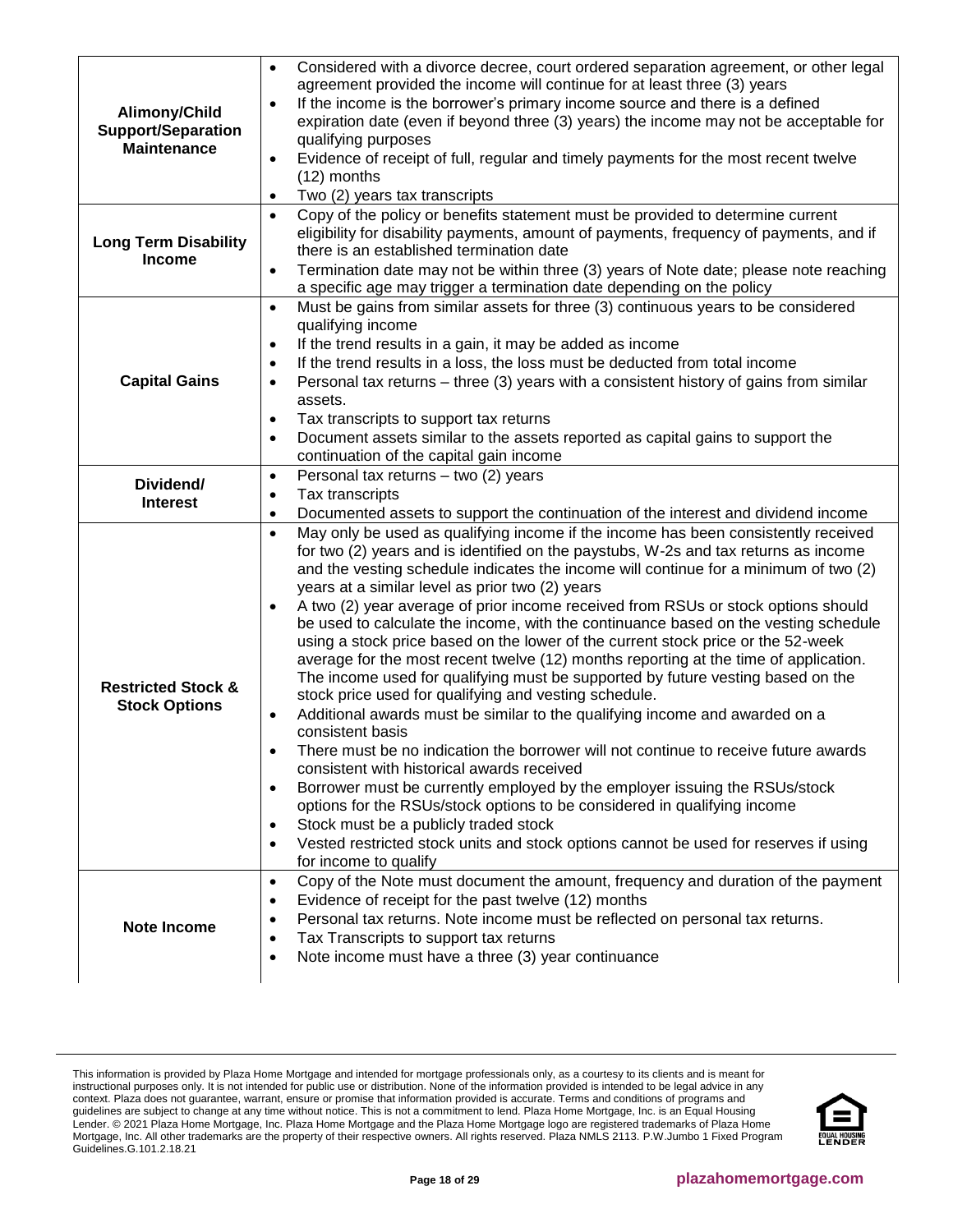|                           | Income from trusts may be used if guaranteed and regular payments will continue for at            |
|---------------------------|---------------------------------------------------------------------------------------------------|
|                           | least three (3) years.                                                                            |
|                           | Regular receipt of trust income for the past twelve (12) months must be documented<br>٠           |
|                           | Copy of trust agreement or trustee statement showing:<br>$\bullet$                                |
|                           | Total amount of borrower designated trust funds                                                   |
| <b>Trust Income</b>       | Terms of payment<br>$\circ$                                                                       |
|                           | Duration of trust<br>$\Omega$                                                                     |
|                           | Evidence the trust is irrevocable<br>$\Omega$                                                     |
|                           | If trust fund assets are being used for down payment or closing costs, the loan file<br>$\bullet$ |
|                           | must contain adequate documentation to indicate the withdrawal of the assets will not             |
|                           | negatively affect income                                                                          |
|                           | <b>YTD</b> paystub<br>$\bullet$                                                                   |
|                           | W-2 forms or the equivalent<br>$\bullet$                                                          |
|                           | Personal tax returns reflecting the foreign earned income. Income must be reported<br>$\bullet$   |
| <b>Foreign Income</b>     | on two (2) years US tax returns                                                                   |
|                           | Tax transcripts<br>٠                                                                              |
|                           | <b>VVOE</b><br>$\bullet$                                                                          |
|                           | All income must be converted to US Currency<br>$\bullet$                                          |
|                           | Documentation must be provided to support continuation for three (3) years<br>$\bullet$           |
|                           | Income may be grossed up by applicable tax amount.<br>$\bullet$                                   |
| <b>Non-Taxable Income</b> | Personal tax returns must be provided to confirm income is non-taxable<br>$\bullet$               |
|                           | Tax transcripts to support tax returns<br>$\bullet$                                               |
|                           | If the borrower is not required to file a federal tax return, gross up to 25%                     |

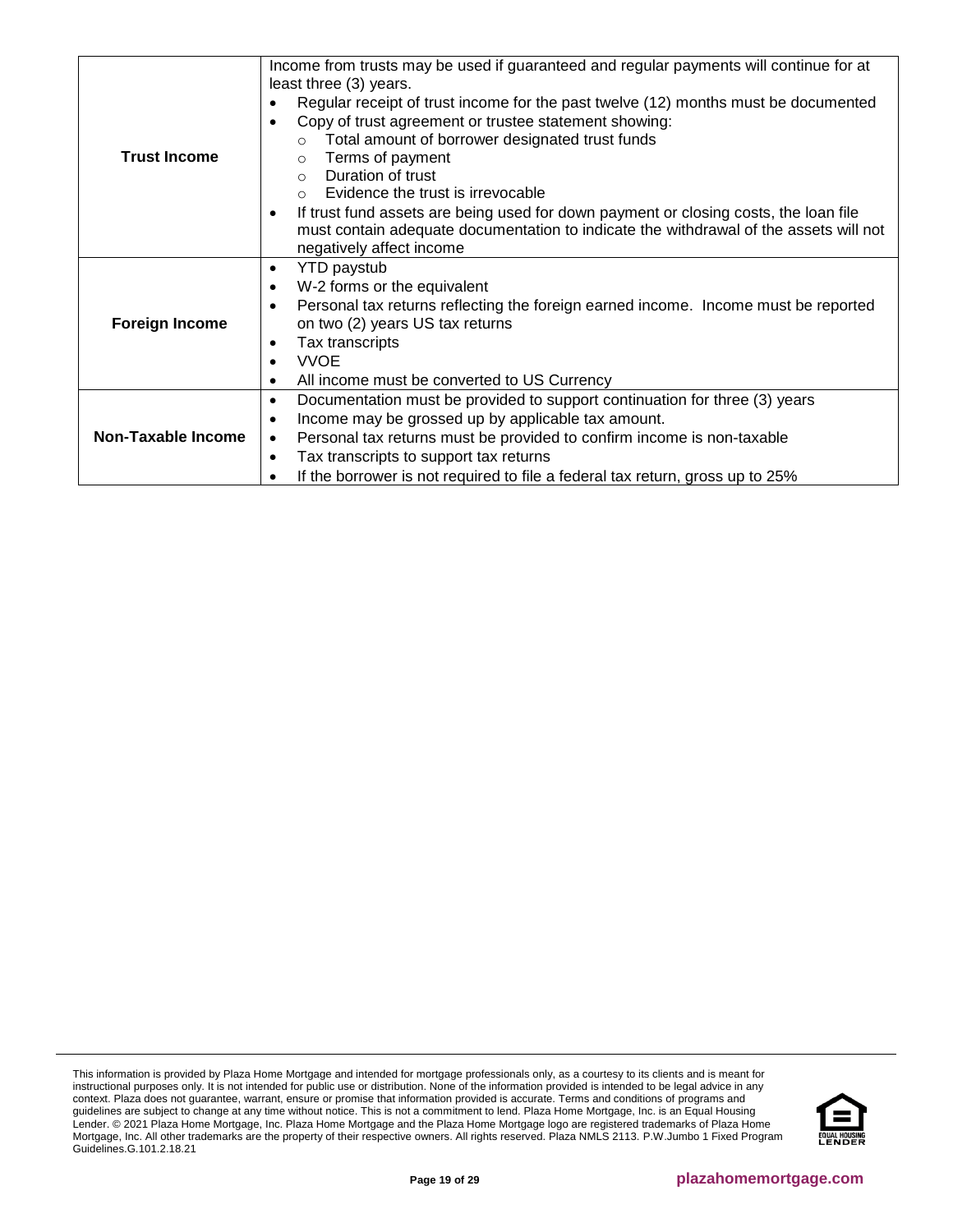|                                                     | <b>Rental Income</b>                                                                                                                                                                                                                                                                                                                                                                                                                                                                                                                                                                                                                                                                                                                                                                                                                                                                                                                                                                                                                                                                                                         |
|-----------------------------------------------------|------------------------------------------------------------------------------------------------------------------------------------------------------------------------------------------------------------------------------------------------------------------------------------------------------------------------------------------------------------------------------------------------------------------------------------------------------------------------------------------------------------------------------------------------------------------------------------------------------------------------------------------------------------------------------------------------------------------------------------------------------------------------------------------------------------------------------------------------------------------------------------------------------------------------------------------------------------------------------------------------------------------------------------------------------------------------------------------------------------------------------|
| <b>All Properties</b>                               | Lease agreements must be provided if rental income is used for qualifying purposes<br>$\bullet$<br>Current lease for each rental property, including commercial properties listed in<br>$\circ$<br>Part 1 of Schedule E of the 1040s; rent rolls are not allowed<br>If the current lease amount is less than the rental income reported on the tax<br>$\circ$<br>returns, justification for using the income from the tax returns must be provided<br>and warrant the use of the higher income; if there is no justification, the lease<br>amount less expense will be considered for rental income/loss<br>For leases that have a roll over clause, or the property is in a state where all<br>$\circ$<br>leases roll over, the following requirements must be met:<br>Copy of most recent lease<br>Current documentation to evidence receipt of rent (copy of check or deposit<br>into bank account) must be consistent with most recent lease<br>Personal tax returns - two (2) years                                                                                                                                     |
| <b>Except Departing</b><br><b>Primary Residence</b> | For properties listed on Schedule E, rental income should be calculated using net<br>$\circ$<br>rental income + depreciation + interest + taxes + insurance + HOA divided by<br>applicable months minus PITIA<br>If rental income is not available on the borrower's tax returns, net rental income<br>$\Omega$<br>should be calculated using gross rents x 75% minus PITIA<br>Two (2) years tax transcripts<br>$\circ$<br>Net rental income may be added to the borrower's total monthly income; net rental<br>$\bullet$<br>losses must be added to the borrower's total monthly obligations<br>If the subject property is the borrower's primary residence (one (1) unit property or<br>$\bullet$<br>one (1) unit property with an accessory unit) and generation rental income, the full<br>PITIA should be included in the borrower's total monthly obligations<br>If the subject property is the borrower's primary residence with two (2) units, rental<br>$\bullet$<br>income may be included for the unit not occupied by the borrower if the requirements<br>for a lease agreement and/or tax returns above are met |
| <b>Departure Residence</b>                          | If the borrower is converting their current primary residence to a rental property and using<br>rental income to qualify or offset the payment the following requirements apply:<br>Borrower must have documented equity in departure residence of 25%<br>$\bullet$<br>Documented equity may be evidenced by an exterior or full appraisal dated within six<br>$\bullet$<br>(6) months of subject transaction; or documented equity may be evidenced by the<br>original sales price and the current unpaid principal balance<br>Copy of current lease agreement<br>٠<br>Copy of security deposit and evidence of deposit to borrower's account                                                                                                                                                                                                                                                                                                                                                                                                                                                                               |

This information is provided by Plaza Home Mortgage and intended for mortgage professionals only, as a courtesy to its clients and is meant for instructional purposes only. It is not intended for public use or distribution. None of the information provided is intended to be legal advice in any context. Plaza does not guarantee, warrant, ensure or promise that information provided is accurate. Terms and conditions of programs and guidelines are subject to change at any time without notice. This is not a commitment to lend. Plaza Home Mortgage, Inc. is an Equal Housing Lender. © 2021 Plaza Home Mortgage, Inc. Plaza Home Mortgage and the Plaza Home Mortgage logo are registered trademarks of Plaza Home Mortgage, Inc. All other trademarks are the property of their respective owners. All rights reserved. Plaza NMLS 2113. P.W.Jumbo 1 Fixed Program Guidelines.G.101.2.18.21

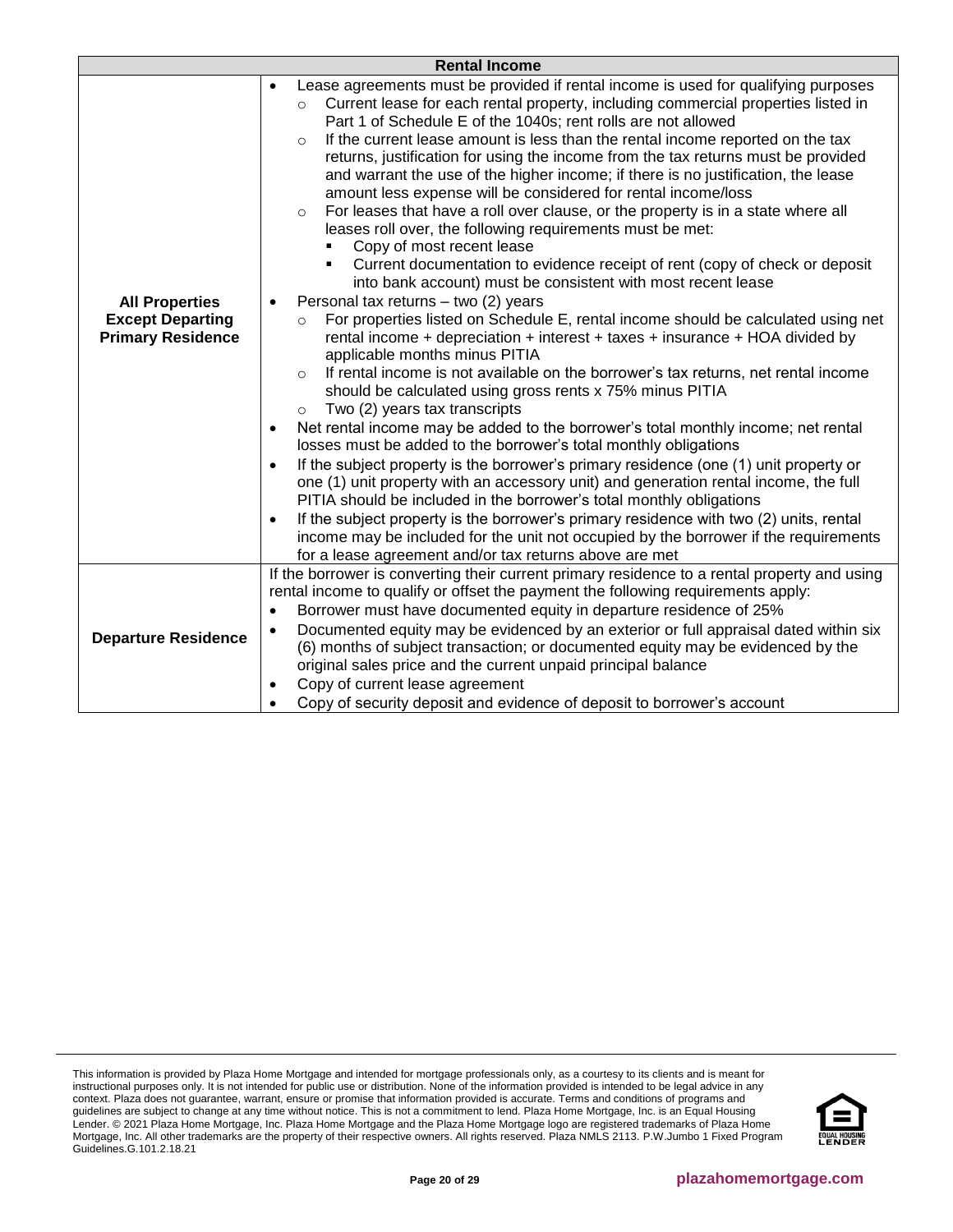- <span id="page-20-0"></span>• Refer to the **[Program Matrix](#page-1-0)** for qualifying ratios.
- 43% for LTV/CLTV/HCLTV ≤ 80%
- 36% for LTV/CLTV/HCLTV > 80%
- Self-Employed Rate/Term Refinance: 35%
- Transactions resulting in significant payment shock should always be considered by the underwriter. The borrower's income must clearly support the borrower's ability to make the higher monthly payment. It is always at the underwriter's discretion to require additional verification of assets or a larger down payment as a compensating factor for a loan with high payment shock.
- For other properties owned, documentation to confirm the amount and/or presence or absence of liability for P&I, taxes, insurance, HOA dues, lease payments or other property-related expenses must be provided.

**Revolving Charges/Lines of Credit:** The monthly payment on revolving accounts with a balance must be included in the borrower's DTI, regardless of the number of months remaining. If the credit report does not reflect a payment and the actual payment cannot be determined, a minimum payment may be calculated using the greater of \$10 or 5%.

**Installment Debt:** Installment debts lasting ten (10) months or more must be included in the DTI.

**Payoff of or Paydown of Debt:** Payoff or paydown of debt solely to qualify must be carefully evaluated and considered in the overall loan analysis. The borrower's history of credit use should be a factor in determining whether the appropriate approach is to include or exclude debt for qualification. As a rule of thumb:

- Installment loans that are being paid off or paid down to 10 or fewer remaining monthly payments should generally not be included in the borrower's long-term debt.
- If a revolving account is to be paid off and closed, a monthly payment on the current outstanding balance may not need to be included in the borrower's long-term debt, i.e., not included in the DTI ratio.

**30-day Charge Accounts:** If the credit report reflects an open-end of net thirty (30) day account, the balance owing must be subtracted from liquid assets.

## **HELOCs & Other Real Estate Owned:**

- HELOCS with a current outstanding balance with no payment reflected on the credit report may have the payment documented with a current billing statement.
- HELOCs with a current \$0 balance do not need a payment included in the DTI unless using for down payment or closing costs.
- Other REO: Monthly PITIA for any additional properties owned by the borrower including second homes and investment properties with a negative cash flow must be included in the DTI. Principal, interest, tax, insurance and assessments must be documented for all REO. It is not acceptable to simply use the REO payment on the credit report.
- REO owned free and clear: Current real estate taxes and insurance on properties owned free and clear must be documented and included in the DTI.

**Student Loans:** For all student loans, whether deferred, in forbearance, or in repayment, a monthly payment must be included in the borrower's monthly debt obligation.

- If a monthly payment is provided on the credit report, the amount indicated for the monthly payment may be used in qualifying.
- If the credit report does not provide a monthly payment or if it shows \$0 as the monthly payment, the monthly payment may be one of the options below:
	- $\circ$  Loan payment indicated on student loan documentation verifying monthly payment is based on an income-driven plan
	- o For deferred loans or loans in forbearance:

This information is provided by Plaza Home Mortgage and intended for mortgage professionals only, as a courtesy to its clients and is meant for instructional purposes only. It is not intended for public use or distribution. None of the information provided is intended to be legal advice in any context. Plaza does not guarantee, warrant, ensure or promise that information provided is accurate. Terms and conditions of programs and guidelines are subject to change at any time without notice. This is not a commitment to lend. Plaza Home Mortgage, Inc. is an Equal Housing Lender. © 2021 Plaza Home Mortgage, Inc. Plaza Home Mortgage and the Plaza Home Mortgage logo are registered trademarks of Plaza Home Mortgage, Inc. All other trademarks are the property of their respective owners. All rights reserved. Plaza NMLS 2113. P.W.Jumbo 1 Fixed Program Guidelines.G.101.2.18.21

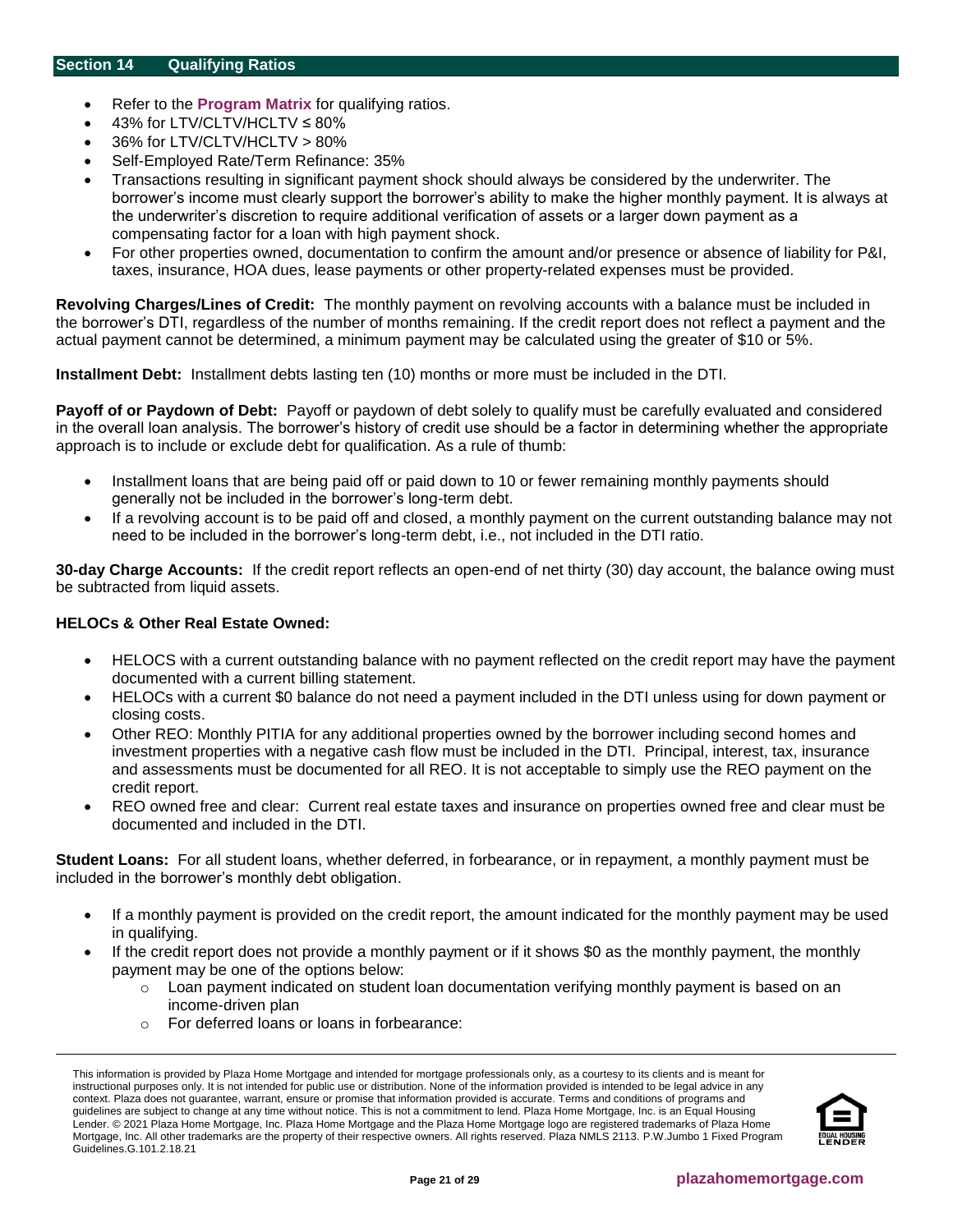- 1% of the outstanding loan balance (even if this amount is lower than the actual fully amortizing payment) or
- A fully amortizing payment using the documented loan repayment terms

**Auto Lease Payments:** Lease payments, regardless of the number of payments remaining, must be included in the DTI.

**Loans Secured by Financial Assets:** Life insurance policies, 401(k), IRAs, CDs, etc., do not require a payment to be included in the DTI if documentation is provided to show the borrower's financial asset as collateral for the loan.

**Child Support, Alimony, & Separate Maintenance Payments:** Payments must be included in qualifying DTI unless it is fully documented that there are 10 or fewer payments remaining.

- **Separation Agreement dated prior to 1/1/19:** Payments must be deducted from the borrower's income.
- **Agreement dated on or after 1/1/19:** Payments must be treated as a liability.

## **Contingent Liabilities:**

- **Co-Signed Loans:** The monthly payment on a co-signed loan may be excluded from the DTI if evidence of timely payments made by the primary obligor (other than the borrower) is provided for the most recent twelve (12) months and there are no late payments reporting on the account.
- **Court Order:** If the obligation to make payments on a debt has been assigned to another person by a court order, the payment may be excluded from the DTI if the following documents are provided:
	- o Copy of the court order
	- $\circ$  For mortgage debt, a copy of the document transferring ownership of property
	- $\circ$  If transfer of ownership has not taken place, any late payments associated with the repayment of the debt owing on the mortgage property should be considered when reviewing the borrower's credit profile.
- **Assumption with No Release of Liability:** The debt on a previous mortgage may be excluded from the DTI with evidence that the borrower no longer owns the property. The following requirements apply:
	- $\circ$  Payment history must be provided showing the mortgage on the assumed property has been current during the previous twelve (12) months, or
	- $\circ$  The value on the property, as established by an appraisal or sales price on the HUD-1/CD, results in an LTV of 75% or less

## **Departure Residence:**

- **Departure Residence Pending Sale:** To exclude the payment for a borrower's primary residence that is pending sale but will close after the subject transaction, the following requirements must be met:
	- $\circ$  A copy of an executed sales contract for the property pending sale and confirmation all contingences have been cleared/satisfied
	- o The pending sale transaction must be arm's length
	- $\circ$  The closing date for the departure residence must be within thirty (30) days of the subject transaction Note date
	- $\circ$  Six (6) months reserves must be verified for the PITIA of the departure residence
- **Departure Residence Subject to Guaranteed Buy-Out with Corporation Relocation:** To exclude the payment for a borrower's primary residence that is part of a Corporate Relocation, the following requirements must be met:
	- $\circ$  Copy of the executed buy-out agreement verifying the borrower has no additional financial responsibility toward the departing residence once the property has been transferred to the third party
	- $\circ$  Guaranteed buy-out by the third party must occur within four (4) months of the fully executed guaranteed buy-out agreement
	- $\circ$  Evidence of receipt of equity advance if funds will be used for down payment or closing costs
	- $\circ$  Verification of an additional six (6) months PITIA of the departure residence

This information is provided by Plaza Home Mortgage and intended for mortgage professionals only, as a courtesy to its clients and is meant for instructional purposes only. It is not intended for public use or distribution. None of the information provided is intended to be legal advice in any context. Plaza does not guarantee, warrant, ensure or promise that information provided is accurate. Terms and conditions of programs and guidelines are subject to change at any time without notice. This is not a commitment to lend. Plaza Home Mortgage, Inc. is an Equal Housing Lender. © 2021 Plaza Home Mortgage, Inc. Plaza Home Mortgage and the Plaza Home Mortgage logo are registered trademarks of Plaza Home Mortgage, Inc. All other trademarks are the property of their respective owners. All rights reserved. Plaza NMLS 2113. P.W.Jumbo 1 Fixed Program Guidelines.G.101.2.18.21

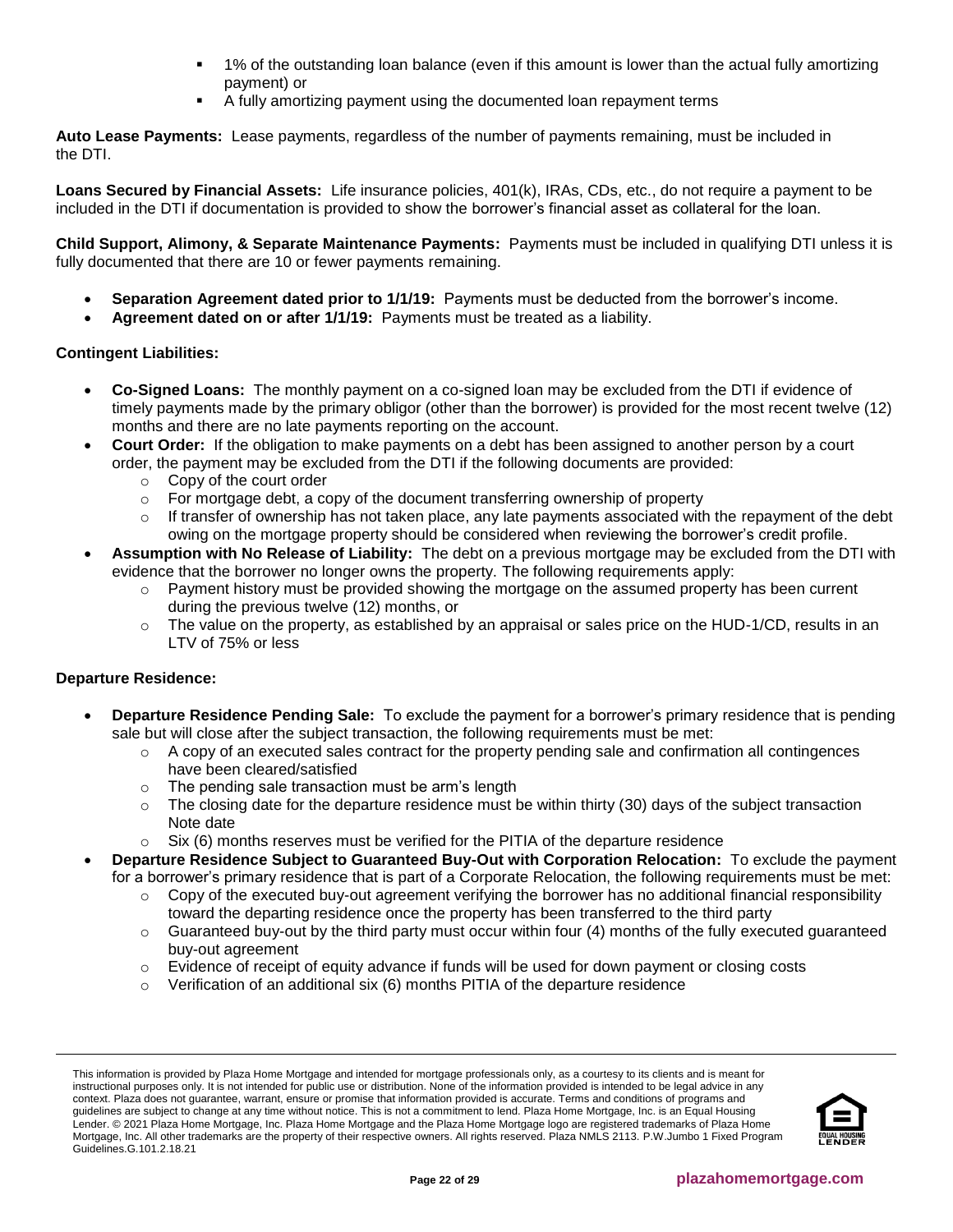**Pending Litigation:** If the 1003, title commitment or credit documents indicate that the borrower is party to a lawsuit, additional documentation must be obtained to determine no negative impact on the borrower's ability to repay, assets or collateral.

## <span id="page-22-0"></span>**Section 15 Down Payment / Gifts**

- Beyond the minimum reserve requirements, and to fully document the borrower's ability to meet their obligations, borrowers should disclose all liquid assets.
- Eligible assets must be held in a US account.
- Large deposits inconsistent with monthly income or deposits must be verified if using for down payment, reserves or closing costs.
- Lender is responsible for verifying large deposits did not result in any new undisclosed debt.
- Asset verification by a Fannie Mae approved asset validation provider is allowed in lieu of two (2) months statements provided by the borrower.
- The asset verification must provide sixty (60) days of account activity and include all items normally indicated on bank statements.

| <b>Assets</b>                                                        |                                                                                                                              |                                                                                                                                                                                                                                                                                                                                         |
|----------------------------------------------------------------------|------------------------------------------------------------------------------------------------------------------------------|-----------------------------------------------------------------------------------------------------------------------------------------------------------------------------------------------------------------------------------------------------------------------------------------------------------------------------------------|
| <b>Asset Type</b>                                                    | % Eligible for<br><b>Calculation of Funds</b>                                                                                | <b>Requirements</b>                                                                                                                                                                                                                                                                                                                     |
| <b>Checking/Savings/</b><br><b>Money Market/CD</b>                   | 100%                                                                                                                         | Two (2) months most recent statements<br>$\bullet$                                                                                                                                                                                                                                                                                      |
| <b>Publicly Traded</b><br><b>Stocks/Bonds/Mutual</b><br><b>Funds</b> | 100%                                                                                                                         | Two (2) months most recent statements<br>$\bullet$<br>Non-vested stock is ineligible<br>$\bullet$<br>Margin account and/or pledged asset balances must be<br>$\bullet$<br>deducted                                                                                                                                                      |
|                                                                      | If borrower is $\geq$ 59 $\frac{1}{2}$ , then<br>70% of the vested value<br>after the reduction of any<br>outstanding loans. | Most recent statement(s) covering a two (2) month<br>$\bullet$<br>period.<br>Evidence of liquidation if using for down payment or<br>$\bullet$<br>closing costs.                                                                                                                                                                        |
| <b>Retirement Accounts</b><br>(401(k), IRA, etc.)                    | If borrower is $<$ 59 $\frac{1}{2}$ , then<br>60% of the vested value<br>after the reduction of any<br>outstanding loans.    | Evidence of access to funds required for employer-<br>$\bullet$<br>sponsored retirement accounts.<br>Retirement accounts that do not allow for any type of<br>$\bullet$<br>withdrawal are ineligible for reserves.<br>Minimum of three (3) months reserves must from non-<br>$\bullet$<br>retirement sources.                           |
| Cash Value of Life<br><b>Insurance/Annuities</b>                     | 100% of value unless<br>subject to penalties                                                                                 | Most recent statement(s) covering a two (2) month<br>$\bullet$<br>period.                                                                                                                                                                                                                                                               |
| 1031 Exchange                                                        | 100% of eligible<br>Exchange funds                                                                                           | Allowed on second home and investment purchases<br>$\bullet$<br>only.<br>Reverse 1031 exchanges not allowed.<br>$\bullet$<br>HUD-1/CD for both properties.<br>$\bullet$<br>Exchange agreement.<br>$\bullet$<br>Sales contract for exchange property.<br>$\bullet$<br>Verification of funds from the Exchange intermediary.<br>$\bullet$ |
| <b>Business Funds</b>                                                | Up to 100% for down<br>payment & closing costs<br>and up to 50% for<br>reserves                                              | Cash flow analysis required using most recent three (3)<br>$\bullet$<br>months business bank statements to determine no<br>negative impact to business.<br>Business bank statements must not reflect any NSFs<br>$\bullet$<br>(non-sufficient funds) or overdrafts.                                                                     |

This information is provided by Plaza Home Mortgage and intended for mortgage professionals only, as a courtesy to its clients and is meant for instructional purposes only. It is not intended for public use or distribution. None of the information provided is intended to be legal advice in any context. Plaza does not guarantee, warrant, ensure or promise that information provided is accurate. Terms and conditions of programs and guidelines are subject to change at any time without notice. This is not a commitment to lend. Plaza Home Mortgage, Inc. is an Equal Housing Lender. © 2021 Plaza Home Mortgage, Inc. Plaza Home Mortgage and the Plaza Home Mortgage logo are registered trademarks of Plaza Home Mortgage, Inc. All other trademarks are the property of their respective owners. All rights reserved. Plaza NMLS 2113. P.W.Jumbo 1 Fixed Program Guidelines.G.101.2.18.21

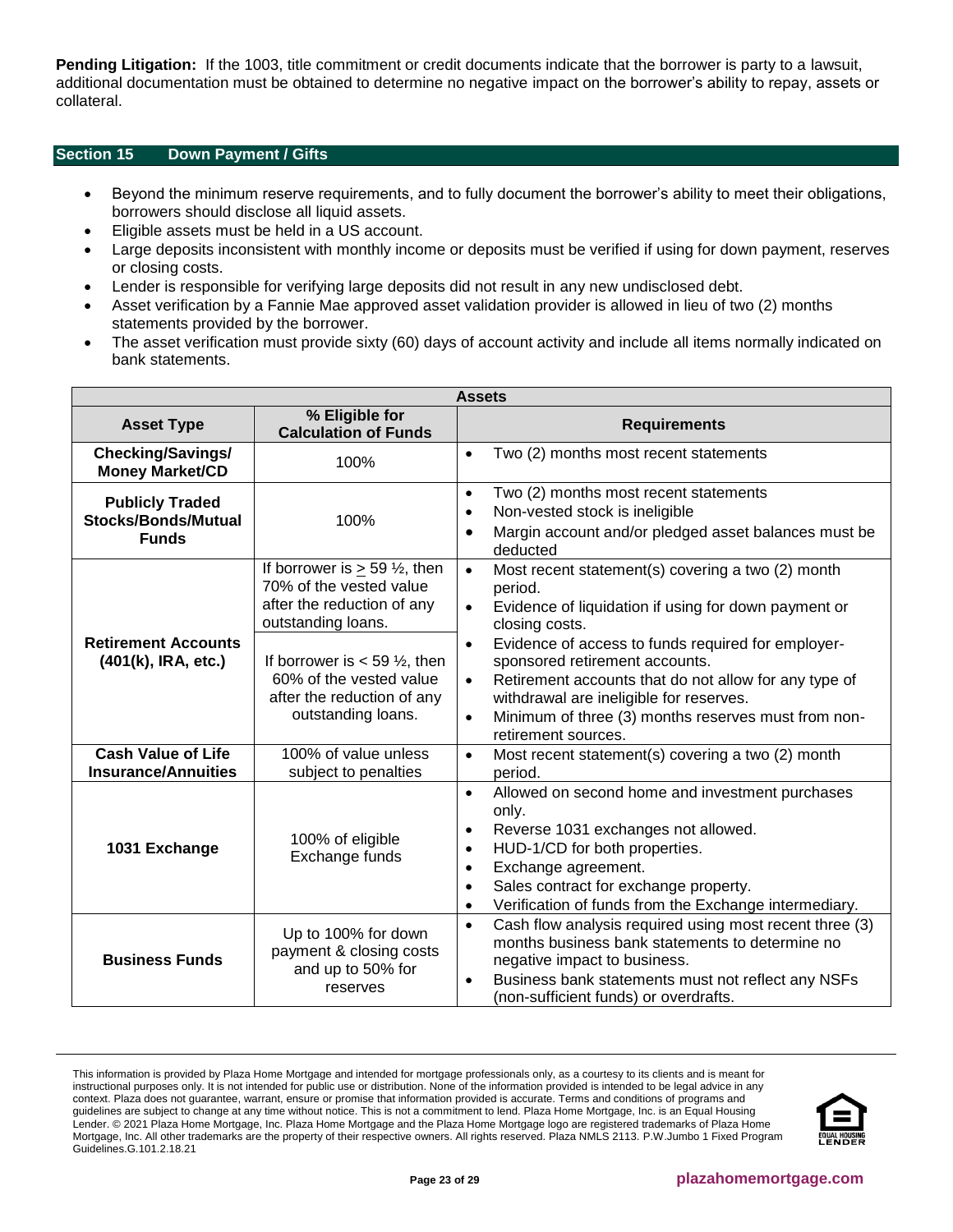|                   |                                                                                                                                                                                                                                                                               | If borrower(s) ownership in the business is less than<br>$\bullet$<br>100%, the following requirements must be met:<br>Borrower(s) must have majority ownership of 51%<br>$\circ$<br>or greater<br>The other owners of the business must provide an<br>$\circ$<br>access letter to the business funds<br>Borrower(s) % of ownership must be applied to the<br>$\circ$<br>balance of business funds for use by borrower(s)<br>Business funds for reserves or a combination of<br>$\bullet$<br>personal/business funds for reserves, then at least 50%<br>of the reserve requirement must be personal, liquid and<br>non-retirement for the subject property and any<br>additional financed REO.<br>Business funds must be reduced by 50% prior to being<br>$\bullet$<br>used to meet reserve requirements. |
|-------------------|-------------------------------------------------------------------------------------------------------------------------------------------------------------------------------------------------------------------------------------------------------------------------------|-----------------------------------------------------------------------------------------------------------------------------------------------------------------------------------------------------------------------------------------------------------------------------------------------------------------------------------------------------------------------------------------------------------------------------------------------------------------------------------------------------------------------------------------------------------------------------------------------------------------------------------------------------------------------------------------------------------------------------------------------------------------------------------------------------------|
| <b>Gift Funds</b> | May be used once<br>$\bullet$<br>borrower has<br>contributed 5% of their<br>own funds<br>Not allowed for<br>$\bullet$<br>reserves<br>Not allowed on LTVs<br>$\bullet$<br>$>80\%$<br>Not allowed on<br>$\bullet$<br>investment properties<br>Not allowed for FTHB<br>$\bullet$ | Donor must be a family member, future spouse or<br>$\bullet$<br>domestic partner.<br>Executed gift letter with gift amount and source, donor's<br>$\bullet$<br>name, address, phone number and relationship.<br>Must verify sufficient funds to cover the gift are either in<br>$\bullet$<br>the donor's account or have been transferred to the<br>borrower's account. Acceptable documentation includes<br>the following:<br>Copy of donor's check and borrower's deposit slip<br>$\circ$<br>Copy of donor's withdrawal slip and borrower's<br>$\circ$<br>deposit slip<br>Copy of donor's check to the closing agent<br>$\circ$<br>A settlement statement/CD showing receipt of the<br>$\circ$<br>donor's gift check                                                                                    |

## <span id="page-23-0"></span>**Section 16 Reserves**

- Refer to Assets above for funds eligible for reserves.
- Minimum of three (3) months reserves must be liquid and from non-retirement sources. All reserves may come from retirement funds considered liquid for borrowers of retirement age.

| Occupancy                  | <b>Loan Amount</b>                  | <b>Required Reserves</b> |
|----------------------------|-------------------------------------|--------------------------|
| <b>Primary Residence</b>   | $\leq$ \$1,000,000 & LTV $\leq$ 80% | 6 months                 |
|                            | $\leq$ \$1,000,000 & LTV > 80%      | 12 months                |
|                            | $$1,000,001 - $1,500,000 \le 80\%$  | 9 months                 |
|                            | $$1,000,001 - $1,500,000 > 80\%$    | 15 months                |
|                            | $$1,500,001 - $2,000,000$           | 12 months                |
|                            | $$2,000,001 - $2,500,000$           | 24 months                |
| Second Home                | $\leq$ \$1,000,000                  | 12 months                |
|                            | $$1,000,001 - $1,500,000$           | 18 months                |
|                            | $$1,500,001 - $2,000,000$           | 24 months                |
|                            | $$2,000,001 - $2,500,000$           | 36 months                |
|                            | $\leq$ \$1,000,000                  | 18 months                |
| <b>Investment Property</b> | $$1,000,001 - $1,500,000$           | 24 months                |

This information is provided by Plaza Home Mortgage and intended for mortgage professionals only, as a courtesy to its clients and is meant for instructional purposes only. It is not intended for public use or distribution. None of the information provided is intended to be legal advice in any context. Plaza does not guarantee, warrant, ensure or promise that information provided is accurate. Terms and conditions of programs and guidelines are subject to change at any time without notice. This is not a commitment to lend. Plaza Home Mortgage, Inc. is an Equal Housing Lender. © 2021 Plaza Home Mortgage, Inc. Plaza Home Mortgage and the Plaza Home Mortgage logo are registered trademarks of Plaza Home Mortgage, Inc. All other trademarks are the property of their respective owners. All rights reserved. Plaza NMLS 2113. P.W.Jumbo 1 Fixed Program Guidelines.G.101.2.18.21

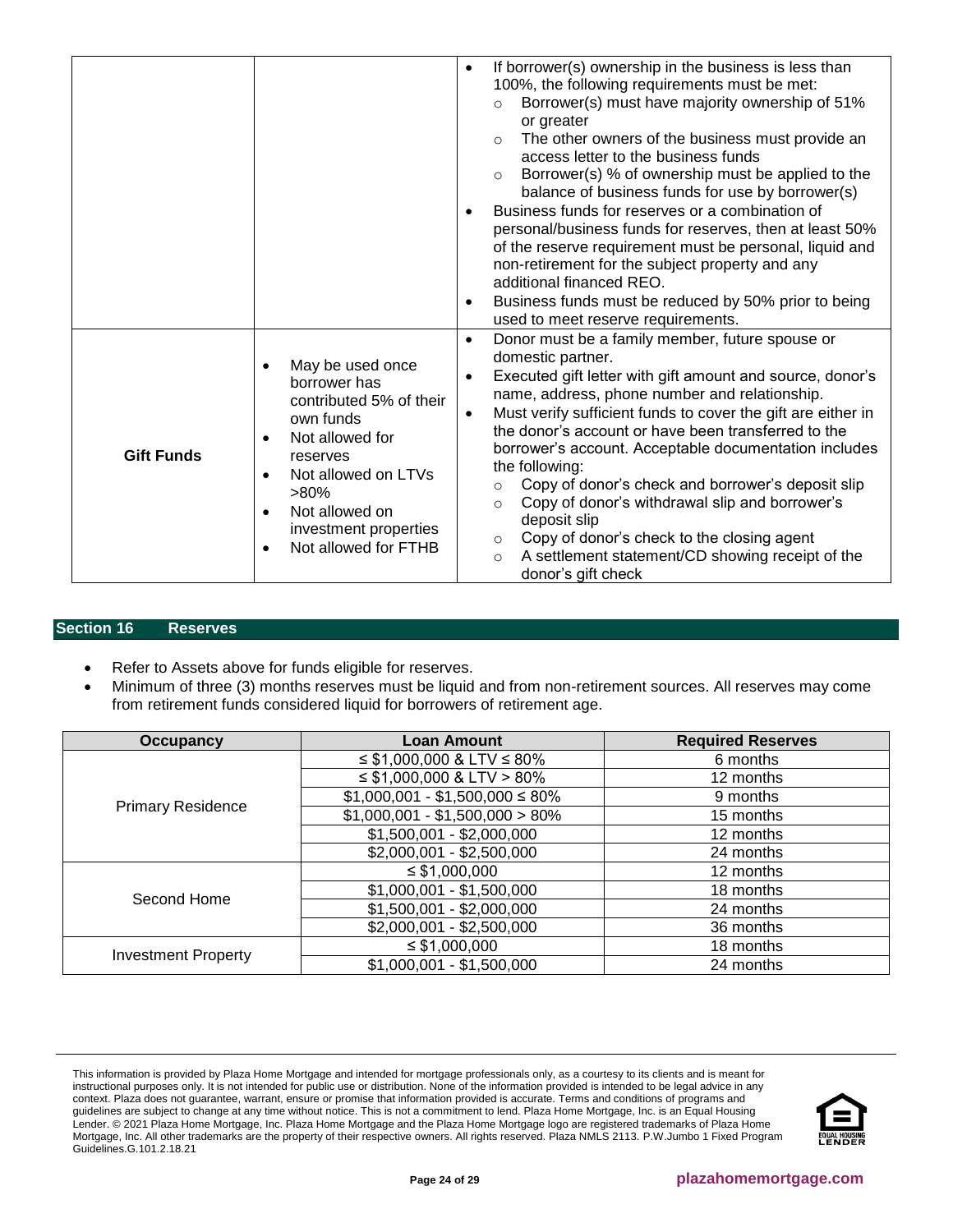| <b>First-Time Homebuyer</b> | Loan Amount                         | <b>Required Reserves</b> |
|-----------------------------|-------------------------------------|--------------------------|
|                             | $\leq$ \$1,000,000 & LTV $\leq$ 80% | 12 months                |
|                             | $\leq$ \$1,000,000 & LTV > 80%      | 18 months                |
|                             | $$1,000,001 - $1,500,000 \le 80\%$  | 15 months                |
|                             | $$1,000,001 - $1,500,000 > 80\%$    | 21 months                |

**Reserves and Multiple Financed Properties:** All financed properties, other than the subject property, require an additional 6 months PITIA reserves for each property.

## **Ineligible Sources for Reserves:**

- **Gift funds**
- Cash proceeds from the subject transaction
- Bridge loans
- Borrowed funds, including funds secured by other assets
- Proceeds from the sale of non-real estate assets

## <span id="page-24-0"></span>**Section 17 Interested Party Contributions**

Interested party contributions include funds contributed by the property seller, builder, real estate agent/broker, mortgage lender or their affiliates and/or any other party with an interest in the real estate transaction. The following restrictions for interested party contributions apply:

- May only be used for closing costs and prepaid expenses and may not be used for down payment or reserves.
- Maximum interested party contributions are limited to:

| <b>Occupancy</b>             | <b>LTV/CLTV/HCLTV</b> | <b>Maximum Seller Contributions</b> |
|------------------------------|-----------------------|-------------------------------------|
| <b>Primary Residence and</b> | 80% >                 | 3%                                  |
| Second Home                  | : 80%                 | 6%                                  |
| Investment Properties        | AII LTVs              | 2%                                  |

## **Seller Concessions:**

- All seller concessions must be addressed in the sales contract, appraisal and HUD-1/CD.
- A seller concession is defined as any interested party contribution beyond the stated limits, in the above section, or any amounts not being used for closing costs or prepaid expenses (i.e., funds for repairs not completed prior to closing is a seller concession).
- If a seller concession is present, both the appraised value and sales price must be reduced by the concession amount for purposes of calculating the LTV/CLTV/HCLTV.

This information is provided by Plaza Home Mortgage and intended for mortgage professionals only, as a courtesy to its clients and is meant for instructional purposes only. It is not intended for public use or distribution. None of the information provided is intended to be legal advice in any context. Plaza does not guarantee, warrant, ensure or promise that information provided is accurate. Terms and conditions of programs and guidelines are subject to change at any time without notice. This is not a commitment to lend. Plaza Home Mortgage, Inc. is an Equal Housing Lender. © 2021 Plaza Home Mortgage, Inc. Plaza Home Mortgage and the Plaza Home Mortgage logo are registered trademarks of Plaza Home Mortgage, Inc. All other trademarks are the property of their respective owners. All rights reserved. Plaza NMLS 2113. P.W.Jumbo 1 Fixed Program Guidelines.G.101.2.18.21

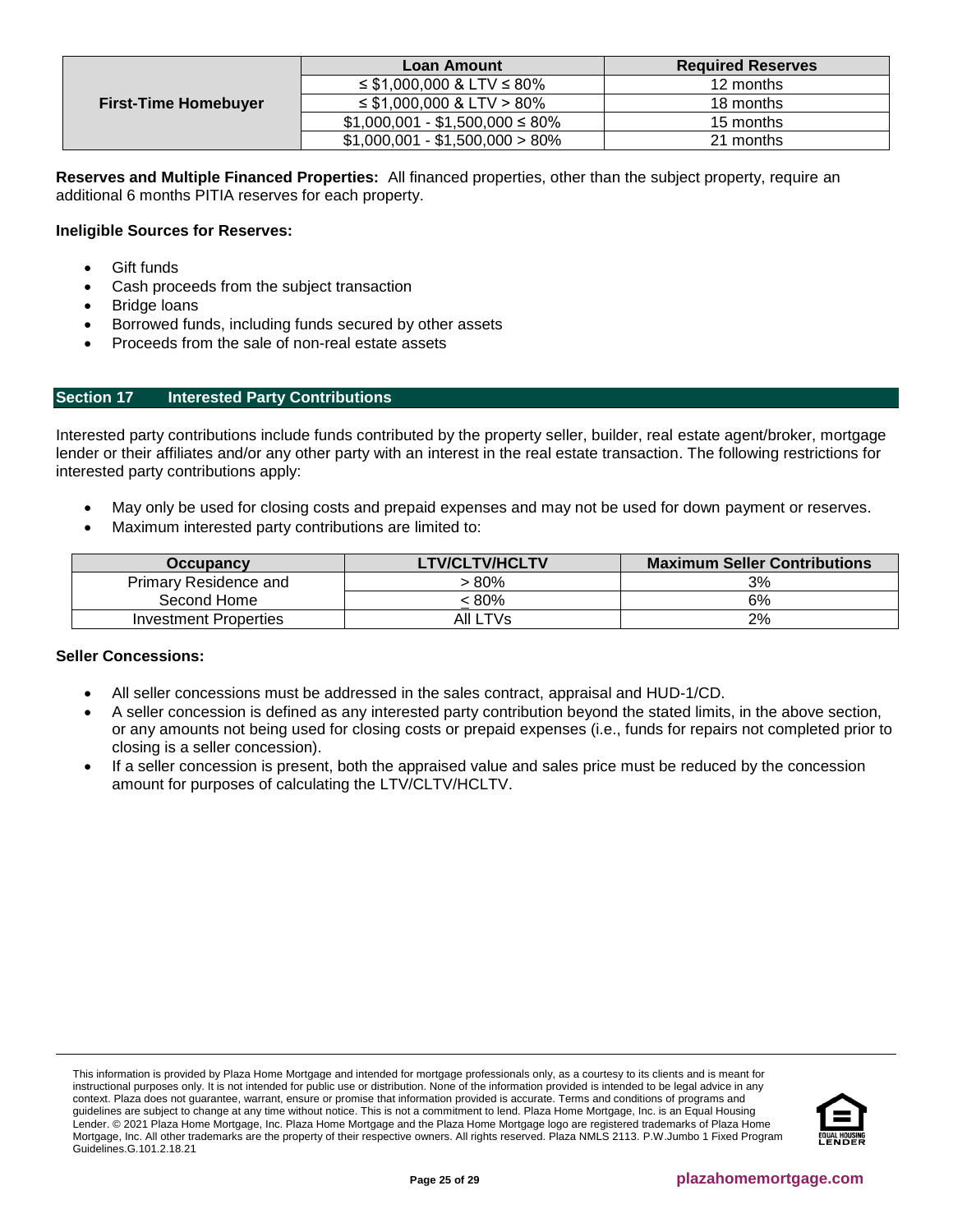## <span id="page-25-0"></span>**Eligible Properties:**

- Attached/detached SFRs
- Attached/detached PUDs
- Condos
- Co-ops
- 1-4 units

#### **Condominiums:**

- Attached condos must be Fannie Mae Warrantable
	- o Limited review allowed for attached units in established condominium projects
		- Eligible transactions as per Fannie Mae guidelines
			- Projects located in Florida are not eligible for limited review
	- o CPM or PERS allowed
	- o Full Review allowed. Warranty to Fannie Mae full review guidelines
	- $\circ$  Projects with 2-4 units no condominium review or condominium warranty is required. Fannie Mae basic requirements apply
	- o Florida attached condominiums limited to 50% LTV/CLTV/HCLTV on investment transactions
	- $\circ$  Condominium documents to support condominium eligibility review must be no older than 120 days from Note date
- Condominiums Detached (including site condominiums)
	- No condominium review or condominium warranty is required. Fannie Mae basic requirements apply

## **Co-op:**

- The co-op project must be reviewed and approved by Plaza.
- Must meet Fannie Mae cooperative project standards
- Must be located in the states of California, Connecticut, Florida, Illinois, Maryland, New Jersey, New York or Washington D.C.
- Refer to Plaza's **[Project Standards](https://resourcecenter.plazahomemortgage.com/placli/All/1C8504812F19222A07257D6B006262D7)** for Plaza's complete co-op requirements.
- Plaza Underwriters must follow Plaza's **[Cooperative \(Co-Op\) Project Approval Process and Key Document](https://resourcecenter.plazahomemortgage.com/PHMIDocPublisher.nsf/0/2DA21D6DDDC485C407257D5C00693834)  [Requirements](https://resourcecenter.plazahomemortgage.com/PHMIDocPublisher.nsf/0/2DA21D6DDDC485C407257D5C00693834)**.

## **Properties with > 10 < 40 acres:**

- 20, 25 or 30-year fixed rate only
- Maximum 35% land to value
- No income producing attributes
- Properties > 20 acres reduce maximum LTV by 10%

#### **Miscellaneous:**

- Leaseholds must meet Fannie Mae requirements
- Deed/resale restrictions must meet Fannie Mae requirements
- Properties with solar panels must meet Fannie Mae requirements

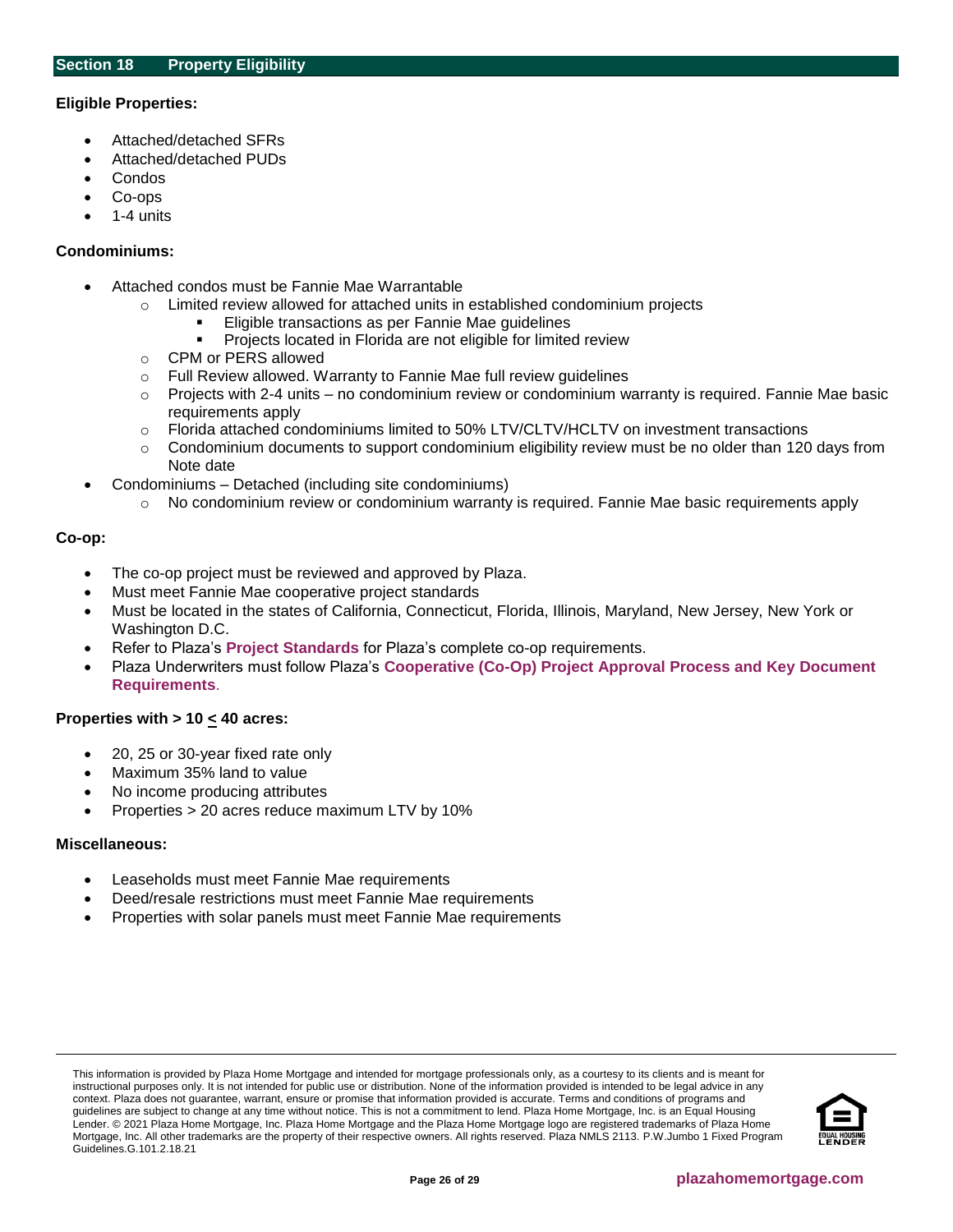## **Unpermitted Additions:**

Properties with unpermitted additions will be reviewed on a case-by-case basis.

The property must meet zoning requirements and the appraiser must identify that the improvements have been made in a workmanlike manner and are consistent with the architecture of the remainder of the home.

## **Ineligible Properties:**

- 2-4 unit second home properties
- 3-4 unit owner occupied properties
- Condotels/Condo Hotels
- Manufactured Homes/Mobile Homes
- Mixed-Use Properties
- Model Home Leasebacks
- Non-Warrantable Condominiums
- Properties with condition rating of C5/C6
- Properties with construction rating of Q6
- Properties located in areas where a valid security interest in the property cannot be obtained
- Properties >40 acres
- Properties with a private transfer fee covenant unless the covenant is excluded under 12CFR 1228 as an excepted transfer fee covenant
- Tenants-in-Common projects (TICs)
- Unique properties
- Working farms, ranches or orchards
- Commercial properties
- Geodesic dome homes
- Geothermal homes
- **Timeshares**
- Properties subject to existing oil or gas leases (exceptions allowed case-by-case)
- Properties located on Indian/Native American tribal land
- Properties with UCC filings<sup>1</sup>, private transfer covenants, mechanics liens and other items that would impact title (including PACE liens), marketability or foreclosure are not allowed. **<sup>1</sup>** Properties with solar panels are eligible and must follow Fannie Mae guidelines.

## <span id="page-26-0"></span>**Section 19 Appraisal**

All appraisals must be ordered and processed in compliance with Appraiser Independence Requirements (AIR). Appraisals on wholesale transactions must be ordered through a Plaza approved Appraisal Management Company (AMC). Appraisals will be reviewed by Plaza and will also require a satisfactory CDA ordered by Plaza.

- Any personal property transferred with a property sale must be deemed to have zero transfer value, as indicated by the sales contract and the appraisal.
- If any value is associated with the personal property, the sales price and appraised value must be reduced by the personal property value for purposes of calculating the LTV/CLTV/HCLTV.

| <b>First Lien Loan Amount</b> | <b>Appraisal Requirement</b> |  |  |
|-------------------------------|------------------------------|--|--|
| <b>Purchase Transactions</b>  |                              |  |  |
| $\leq$ \$2,000,000            | 1 Full Appraisal             |  |  |
| > \$2,000,000                 | 2 Full Appraisals            |  |  |
| <b>Refinance Transactions</b> |                              |  |  |
| $\leq$ \$1,500,000            | 1 Full Appraisal             |  |  |
| > \$1,500,000                 | 2 Full Appraisals            |  |  |

This information is provided by Plaza Home Mortgage and intended for mortgage professionals only, as a courtesy to its clients and is meant for instructional purposes only. It is not intended for public use or distribution. None of the information provided is intended to be legal advice in any context. Plaza does not guarantee, warrant, ensure or promise that information provided is accurate. Terms and conditions of programs and guidelines are subject to change at any time without notice. This is not a commitment to lend. Plaza Home Mortgage, Inc. is an Equal Housing Lender. © 2021 Plaza Home Mortgage, Inc. Plaza Home Mortgage and the Plaza Home Mortgage logo are registered trademarks of Plaza Home Mortgage, Inc. All other trademarks are the property of their respective owners. All rights reserved. Plaza NMLS 2113. P.W.Jumbo 1 Fixed Program Guidelines.G.101.2.18.21

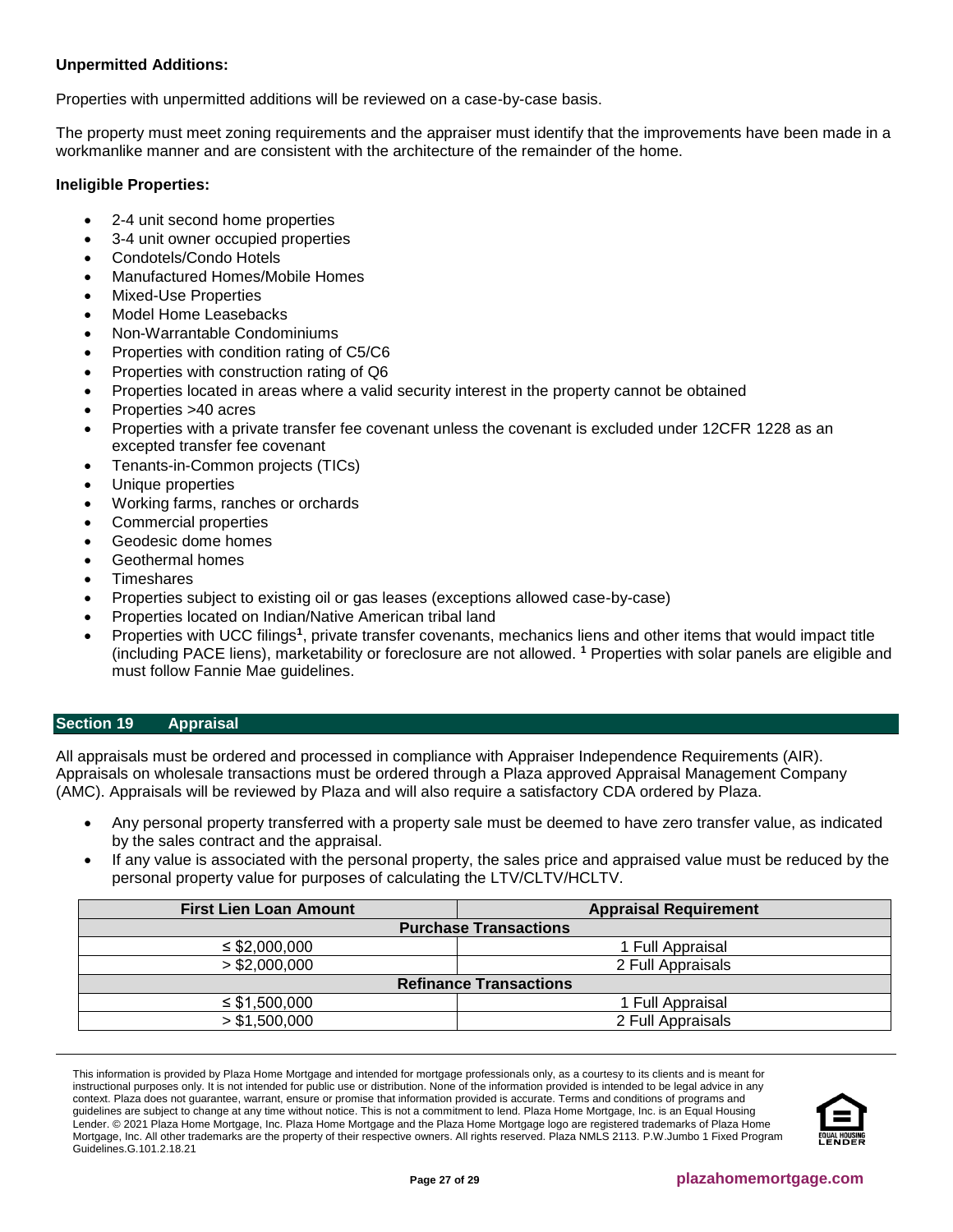## **In addition to the following, refer to Fannie Mae guidelines for appraisal requirements:**

- Investment Properties: A rent comparable schedule is required for all investment property transactions.
	- Appraisals should not include comparable sales greater than 6 months old at the time of underwriting review.
- Properties with values significantly in excess of the predominant value of the subject property's market area may be ineligible.
- Fannie Mae/Freddie Mac Forms 1004/70, 1025/72, 1073/465 or 2090 must be used.
- The appraisal must be dated within 120 days of the Note date. After a 120 day period, a new appraisal is required (recertification of value is not acceptable).
- When 2 appraisals are required, the following apply:
	- o Appraisals must be completed by 2 independent companies.
	- $\circ$  The LTV will be determined by the lower of the 2 appraised values as long as the lower appraisal supports the value conclusion. The final inspection and/or recertification of value must be for the appraisal with the lower value.
	- $\circ$  The underwriter must review both appraisal reports and address any inconsistencies between the 2 reports and all discrepancies must be reconciled.

**Transferred Appraisals:** Transferred appraisals are not allowed.

#### <span id="page-27-2"></span>**Section 20 Geographic Restrictions**

Program specific geographic restrictions are identified below. Refer to the Appraisal Policy in Plaza's Credit Guidelines for general guidelines and restrictions.

**Florida:** Florida condominiums limited to 50% LTV/CLTV/HCLTV on investment transactions.

**Hawaii:** Properties in Lava Flow Zones 1 or 2 are not allowed.

## <span id="page-27-0"></span>**Section 21 Max Financed Properties / Exposure**

The borrower(s) may own a total of 4 financed, 1-4 unit residential properties, including the subject property regardless of occupancy.

#### **Note:**

- Financed properties held in the name of an LLC or other corporation can be excluded from the calculation of number of properties financed only in cases where the borrower is not personally obligated for the mortgage.
- Partial or joint ownership is considered the same as total ownership in the property.
- Ownership in commercial properties, multi-family properties containing 5 or more units, lots and properties owned free & clear are not included.

**Maximum Loans/Maximum Exposure:** A maximum of two Plaza Jumbo loans and no more than four total Plaza loans are permitted to one borrower.

#### <span id="page-27-1"></span>**Section 22 Mortgage Insurance**

Not Applicable, regardless of LTV.

This information is provided by Plaza Home Mortgage and intended for mortgage professionals only, as a courtesy to its clients and is meant for instructional purposes only. It is not intended for public use or distribution. None of the information provided is intended to be legal advice in any context. Plaza does not guarantee, warrant, ensure or promise that information provided is accurate. Terms and conditions of programs and guidelines are subject to change at any time without notice. This is not a commitment to lend. Plaza Home Mortgage, Inc. is an Equal Housing Lender. © 2021 Plaza Home Mortgage, Inc. Plaza Home Mortgage and the Plaza Home Mortgage logo are registered trademarks of Plaza Home Mortgage, Inc. All other trademarks are the property of their respective owners. All rights reserved. Plaza NMLS 2113. P.W.Jumbo 1 Fixed Program Guidelines.G.101.2.18.21